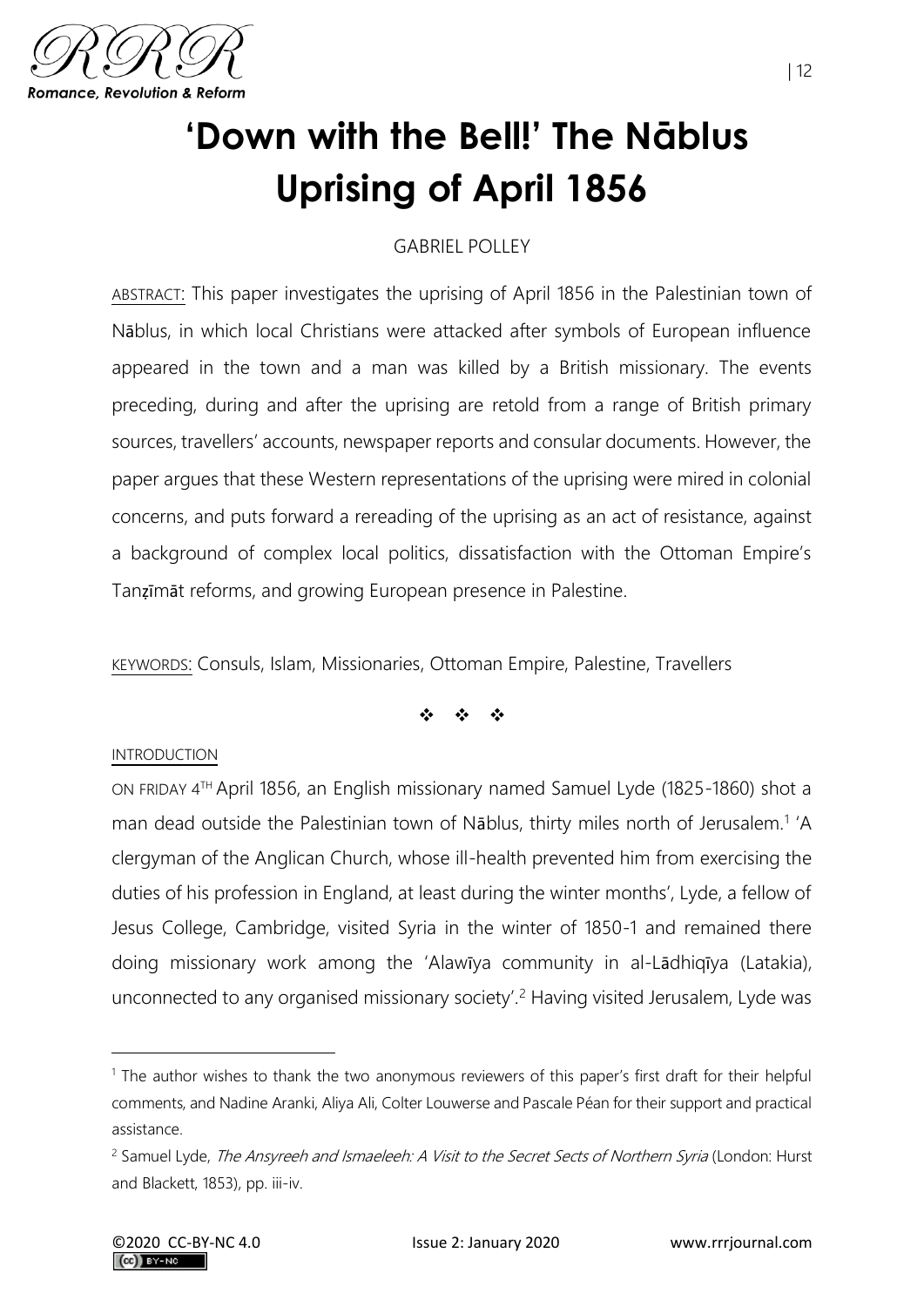

on his way northwards when the fatal incident occurred. According to newspaper reports, the victim of the shooting was a local Muslim, 'Yasma, son of El-Abd', a disabled but well-known and respected resident of Nāblus.<sup>3</sup>

While Lyde maintained the shooting had been an accident, Yasma's death proved a serious grievance for the people of Nāblus. A day of violence and destruction followed. By its end, according to reports, four or six of the town's Christian community had been killed and more injured, their churches ransacked, and their homes looted by some of the town's Muslim majority.<sup>4</sup> The house of Nablus's Ottoman governor, a Muslim from a powerful local clan, was briefly besieged by armed residents after Lyde took refuge there.<sup>5</sup> Although the uprising lasted only one day, the aftermath dragged on in the Jerusalem courts for months; memories of the uprising haunted British figures who had been involved, for years.

While on a far smaller scale than other outbursts of violence in the Ottoman Eastern Mediterranean, such as the anti-conscription riots in Aleppo in 1850 and the violence in Damascus in 1860 in which three thousand Christians may have died, the uprising in Nāblus makes for an intriguing study.<sup>6</sup> In addition to the violence against their Christian neighbours, the Muslims of Nāblus targeted all the symbols of Western presence in their town – European flags, the Protestant school with its new church bell, and the houses of the local agents of European consuls. The uprising was a manifestation of the latent conflict underlying the encounter of the West with Palestine, the Ottoman Empire, and the Islamic "Orient" of the Western imagination. It can be read as a precursor to the later anti-colonial and nationalist movement(s) in Palestine, occurring as the Tanzimat facilitated Western encroachment into Ottoman territory.<sup>7</sup>

<sup>&</sup>lt;sup>3</sup> 'The Outrages at Nablous', The Daily News, 5 May 1856.

<sup>&</sup>lt;sup>4</sup> 'News of the Week', Liverpool Mercury, etc., 10 May 1856; 'Prussia (From Our Own Correspondent)', Times, 8 May 1856.

<sup>&</sup>lt;sup>5</sup> Mary Eliza Rogers, *Domestic Life in Palestine* (London: Bell and Daldy, 1862), p. 294.

<sup>6</sup> Ussama Makdisi, The Age of Coexistence: The Ecumenical Frame and the Making of the Modern Arab World (Berkeley: University of California Press, 2019), p. 54.

<sup>&</sup>lt;sup>7</sup> See Rashid Khalidi, *Palestinian Identity: The Construction of Modern National Consciousness* (New York: Columbia University Press, 1997).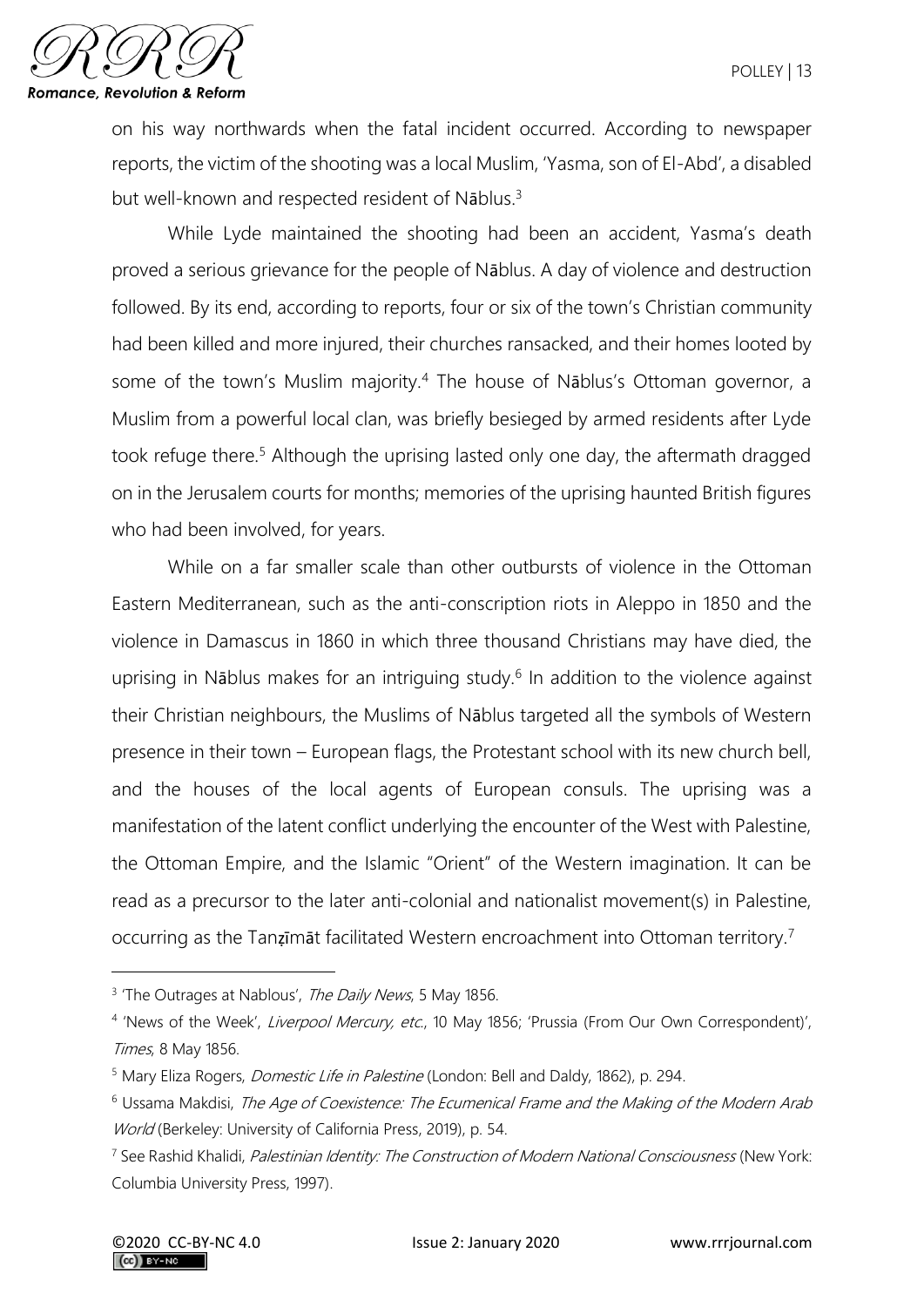

Using reports in the British press, the accounts of British travellers and consular documents, this article investigates the 1856 uprising, which has previously been unduly overlooked in historical literature.<sup>8</sup> This article firstly investigates the uprising's context, moving from the imperial – the Ottoman Empire in the Tanẓīmāt period – to the local, Palestine and Nāblus, in this period increasingly subject to the Western gaze. The sources recounting the uprising are reviewed, before the events preceding, during and following the uprising are reconstructed. The article concludes by proposing a 'decolonisation' of how the uprising has been read in the past, moving from a narrative of senseless sectarian violence to one of local politics and resistance, in which local Christians were tragically targeted as a result of European activity in Palestine.

### THE OTTOMAN EMPIRE, PALESTINE AND NABLUS IN THE NINETEENTH CENTURY

The Nāblus uprising occurred in the middle of the Tanẓīmāt reform era (1839-1876). The impetus for the reforms, which theoretically legislated equality between Muslim and non-Muslim Ottoman subjects, was the threat of the disintegration of the Empire. With the revolt of Egypt's governor Muḥammad 'Alī (1769-1849) and his occupation of the Eastern Mediterranean in 1831, the overthrow of the Ottoman state seemed imminent to Western observers. In return for Britain's help in restoring Syria and Palestine to Ottoman control, Sultan 'Abdülmecīd I (r. 1839-1861) delivered the first of the Tanẓīmāt in November 1839. Makdisi summarises the contradiction at the heart of the Tanẓīmāt period:

Equivocation and ambiguity were at the heart of the Tanzimat. The sultan's immediate concern was pacifying and appeasing foreign powers. Yet the object of the decrees was his vast and disparate subject population. The Tanzimat reforms were couched in language of total

<sup>&</sup>lt;sup>8</sup> For brief discussions of the uprising, see Abdul Latif Tibawi, *British Interests in Palestine, 1800-1901: A* Study of Religious and Educational Enterprise (Oxford: Oxford University Press, 1961), p. 116; Orlando Figes, Crimea: The Last Crusade (London: Penguin Books, 2011), pp. 429-430.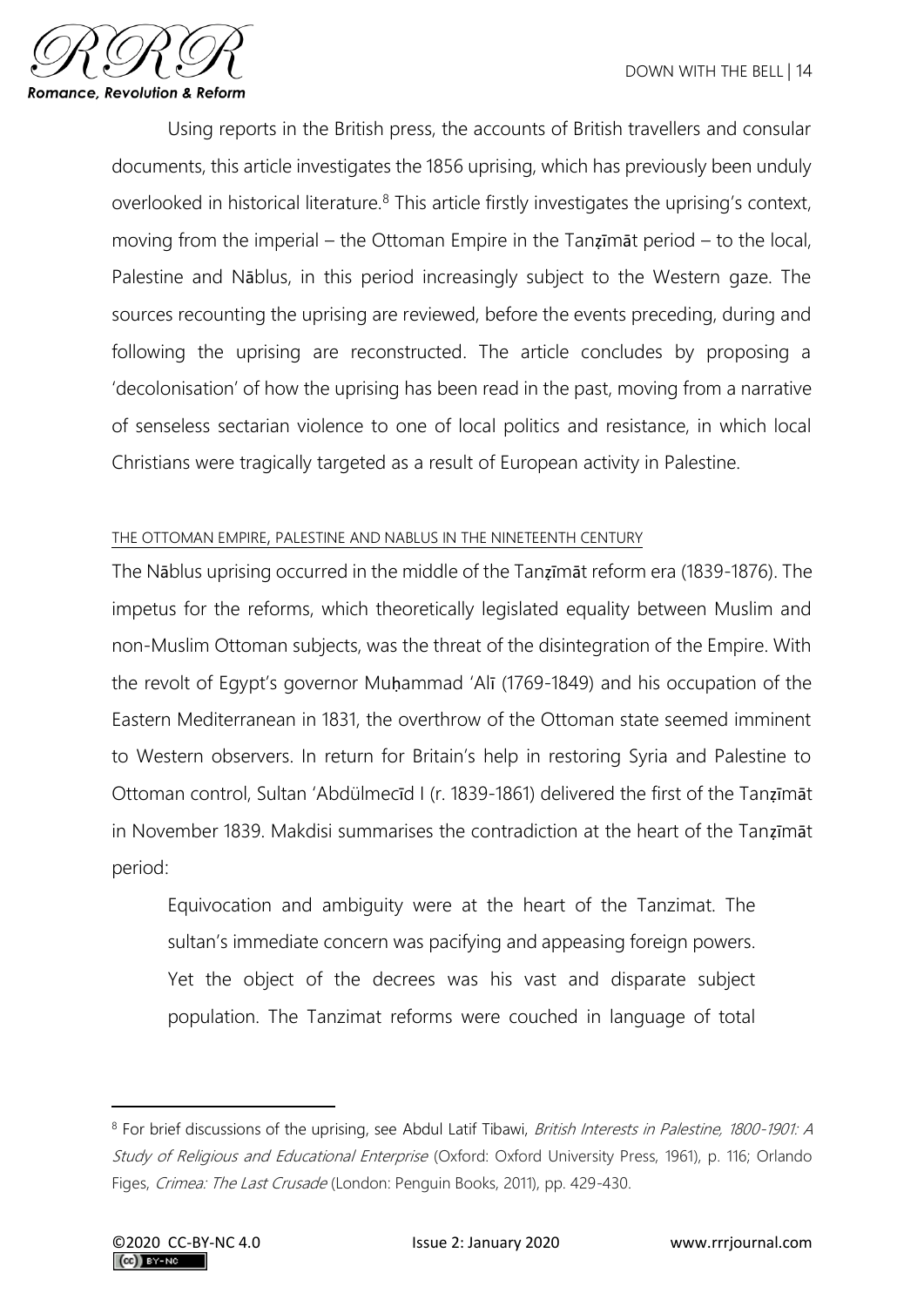

sovereignty, but in their timing, content, and concessions they actually underscored Ottoman dependency on Britain.<sup>9</sup>

British and French support for the Ottomans during the Crimean War of 1853 to 1856 resulted in the Hatt-ı Hümāyūnu of February 1856. Whilst it reaffirmed Christian-Muslim equality, Davison notes that the Hatt-ı Hümāyūnu was 'essentially made in Europe, and autochthonous in form alone'. It damaged the relations between Muslims and non-Muslims, where there had previously generally been coexistence. Considering the patronage and protection Christians received from European powers, ordinary Muslims now seemed disadvantaged.<sup>10</sup> The Nāblus uprising was an act of resistance by inhabitants of one significant town on the periphery of the Empire to what they considered an attack on their interests, foisted upon them by foreigners.

Palestine had already experienced significant instability, with a revolt against taxes in Jerusalem and Nāblus in 1825-6, and a widespread uprising against the Egyptian occupation in 1834. The ul*ā*m*ā*', the Islamic clergy, often played an important role in these uprisings.<sup>11</sup> Traditional scholarship has posited the 'ul*ā*m*ā*' as leading opposition to the Tanẓīmāt around the Empire; recent research has revealed a more complex picture. Yazbak argues that in Nāblus the 'ul*ā*m*ā*' often turned new systems of power to their advantage.<sup>12</sup> Freas notes that the new power structures imposed by the Tanẓīmāt ruptured the relations between Palestinians and their traditional leaders. Local notables, including the 'ul*ā*m*ā*', courted the people to win local political struggles, sometimes by leading protests against the Ottomans in the guise of the Tanzimat.<sup>13</sup>

<sup>&</sup>lt;sup>9</sup> Makdisi, *The Age of Coexistence*, p. 52.

<sup>&</sup>lt;sup>10</sup> Roderick H. Davison, *Reform in the Ottoman Empire, 1856-1876* (Princeton: Princeton University Press, 1963), pp. 54, 63.

<sup>&</sup>lt;sup>11</sup> 'Adel Manna', 'Eighteenth- and Nineteenth-Century Rebellions in Palestine', Journal of Palestine Studies, 24 (Autumn 1994), 51-66.

<sup>&</sup>lt;sup>12</sup> Mahmoud Yazbak, 'Nabulsi Ulama in the Late Ottoman Period, 1864-1914', International Journal of Middle East Studies, 29 (February 1997), 71-91.

<sup>&</sup>lt;sup>13</sup> Erik Eliav Freas, 'Ottoman Reform, Islam, and Palestine's Peasantry', in Visual Arts and Art Practices in the Middle East (= The Arab Studies Journal, 18 (Spring 2010)), 196-231.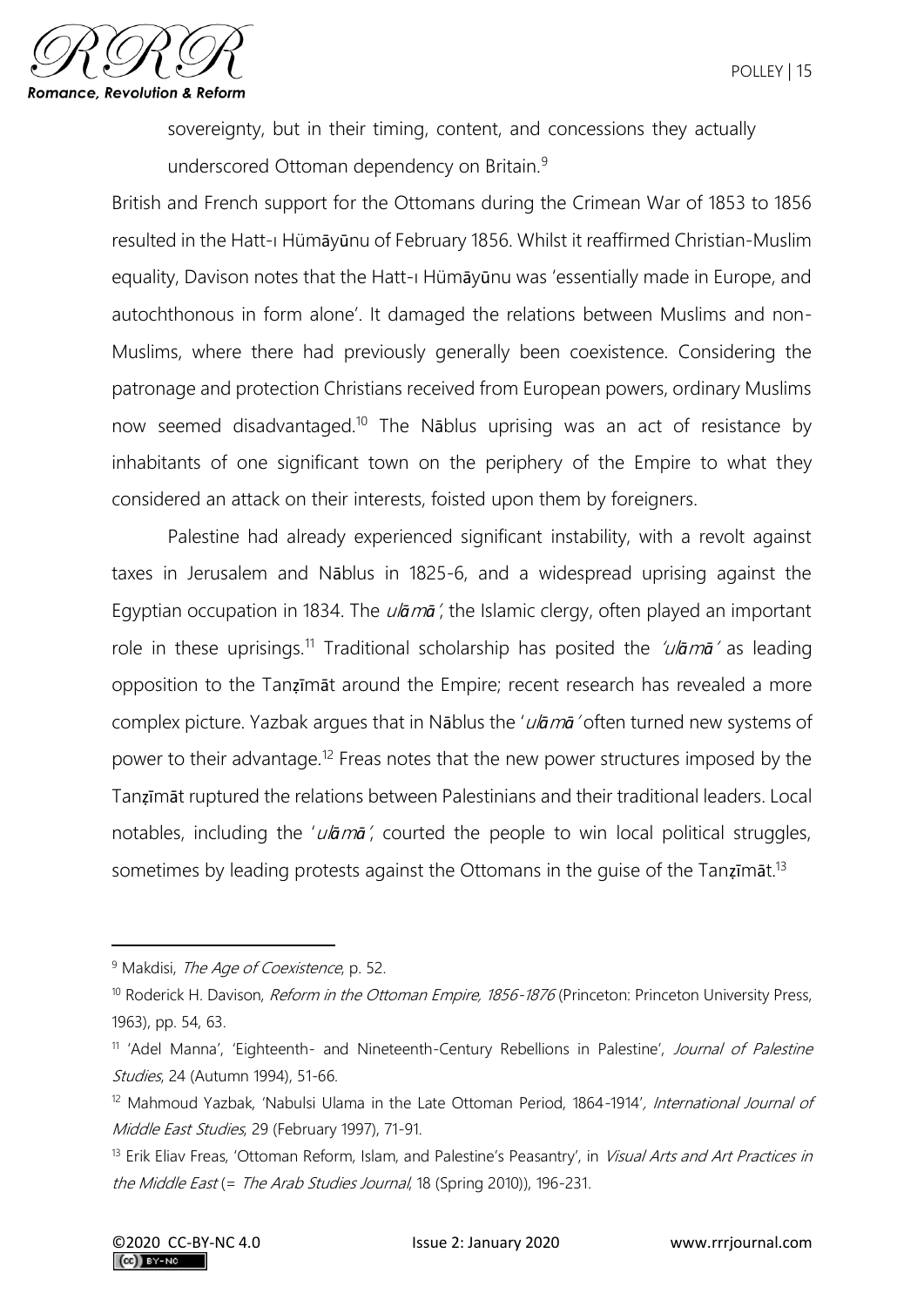

Palestine was not only subject to local and Ottoman politics; a Western colonial gaze was increasingly falling on the region. Anticipating the Empire's collapse, European powers competed to increase their influence, building consular and missionary institutions and extending their "protection" over minorities (France over Catholics, Russia over Orthodox Christians, and Britain over the tiny Protestant community and Jews). Britain took the lead, establishing a consulate in Jerusalem in 1839 and the first Protestant church in Palestine, Christ Church in Jerusalem, in 1849.<sup>14</sup> British involvement in Palestine also had a profoundly ideological dimension. A 'Biblical Orientalist' view of Palestine as the Judeo-Christian Holy Land left Westerners largely blind to the existing majority-Islamic society in Palestine, until incidents such as the Nāblus uprising threatened their safety or interests.<sup>15</sup>

Nāblus challenged the image among Victorian Evangelicals of Palestine as a backwards part of the Orient stuck in Biblical stasis. With around 20,000 inhabitants, Nāblus was among Palestine's largest towns.<sup>16</sup> Known for its olive oil and soap production, Nāblus was a centre of Levantine and international trade networks; Western travellers could find 'Manchester cottons, printed calicoes, Sheffield cutlery, Bohemian glasses for narghilehs, and crockery and trinkets of all kinds from Marseilles' in the town's bazaar.<sup>17</sup> As Doumani has described, Nāblus owed its position as 'Palestine's principal trade and manufacturing centre' to its relative 'autonomy'; resentful of Turkish

<sup>&</sup>lt;sup>14</sup> Alexander Scholch, 'Britain in Palestine, 1838-1882: The Roots of the Balfour Policy', Journal of Palestine Studies, 22 (Autumn 1992), 39-56.

<sup>&</sup>lt;sup>15</sup> For Biblical Orientalism, see Lorenzo Kamel, 'The Impact of "Biblical Orientalism" in Late Nineteenthand Early Twentieth-Century Palestine', New Middle Eastern Studies, 4 (2014), <http://www.brismes.ac.uk/nmes/archives/1263>.

<sup>16</sup> Beshara Doumani, "The Political Economy of Population Counts in Ottoman Palestine: Nablus, circa 1850," International Journal of Middle East Studies, 26 (February 1994), 1-17, p. 1.

 $17$  Mary Eliza Rogers, 'Samaria and Plain of Esdraelon', in *Picturesque Palestine, Sinai and Egypt*, 4 vols, ed. by Charles Wilson (London: J.S. Virtue and Co., 1881), II, 1-24 (p. 10).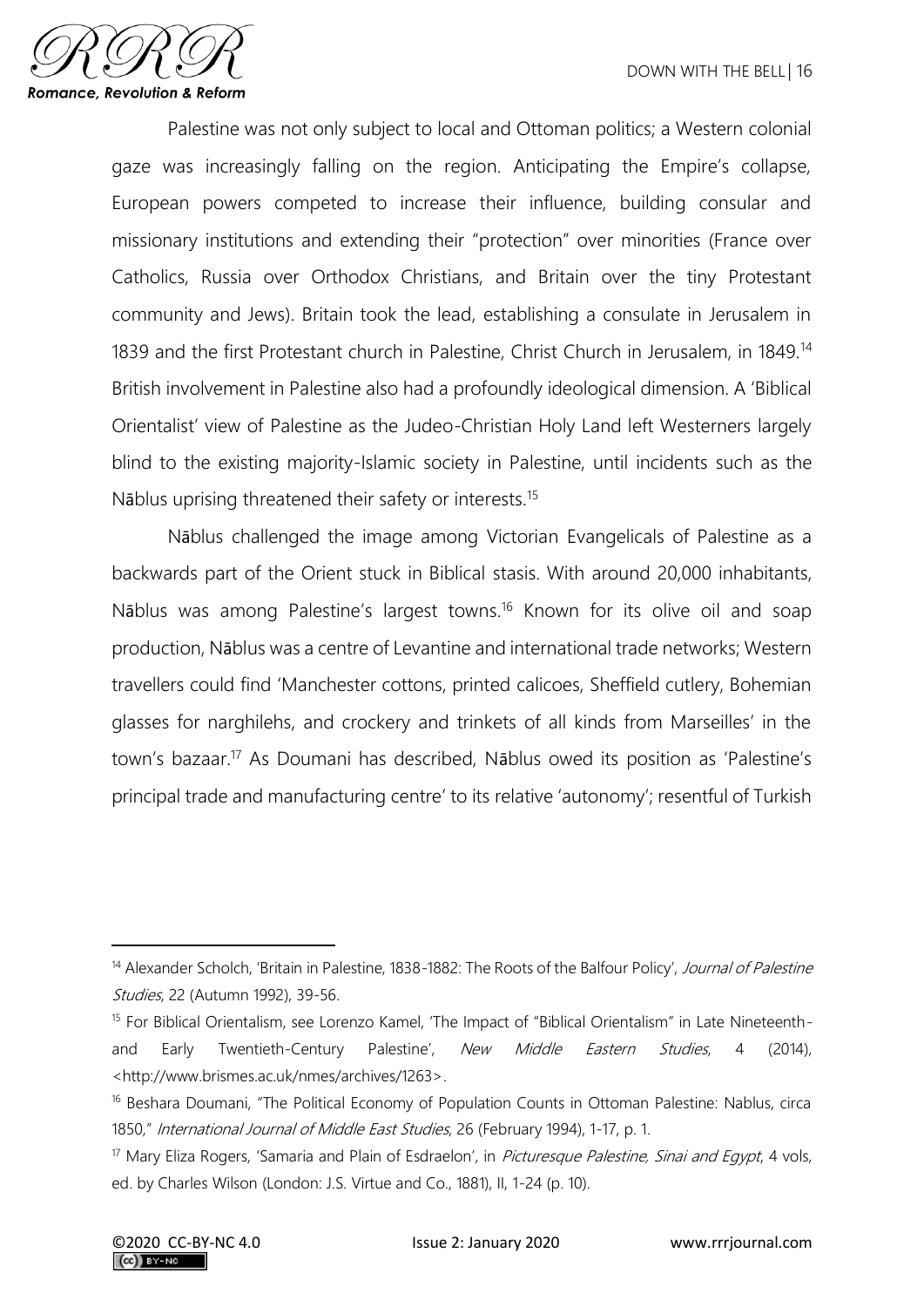

rule, local notable families fought bloody conflicts, but managed to maintain Nāblus's functional independence.<sup>18</sup>

Regarding the growing Western presence in Palestine, Yazbak writes that in Nāblus 'it was hardly felt before the end of Ottoman rule', and 'prominent figures, let alone the broader strata of the town's inhabitants, rarely met Europeans'. <sup>19</sup> Nāblus with its large Muslim majority was not an obvious target for missionary activity. Nevertheless, a Protestant missionary school was constructed there in the early 1850s.<sup>20</sup> Nāblus had a small Christian community, the census of 1871-2 recording 96 Christian households, mainly Orthodox with a few Latin and Protestant families.<sup>21</sup> The Protestants, converts from other denominations, were led by the highly-regarded missionary John Bowen (1815-1859) until early 1856, when he returned to Britain; he became Bishop of Sierra Leone shortly before his death.<sup>22</sup> Nāblus was also home to Palestine's only Samaritan community, and a small Jewish community; fascinated with the Samaritans, many Western travellers visited Nāblus. The British, French and Prussian consuls in Jerusalem each appointed local Muslim or Christian agents in Nāblus.<sup>23</sup>

Yet Nāblus also developed a negative reputation in travellers' texts.<sup>24</sup> Unlike most of the towns visited by Europeans – ports like Jaffa with its cosmopolitan feel, or towns such as Nazareth with sizeable non-Muslim communities and noticeable European missionary presence – Nāblus was dominated by its Muslim population.

<sup>&</sup>lt;sup>18</sup> Beshara Doumani, Rediscovering Palestine: Merchants and Peasants in Jabal Nablus, 1700–1900 (Berkeley: University of California Press, 1995), pp. 1-2.

<sup>19</sup> Yazbak, 'Nabulsi Ulama', p. 72.

<sup>&</sup>lt;sup>20</sup> Seth J. Frantzman, Benjamin W. Glueckstadt and Ruth Kark, 'The Anglican Church in Palestine and Israel: Colonialism, Arabization and Land Ownership', Middle Eastern Studies, 47 (January 2011), 101-126 p. 103.

<sup>&</sup>lt;sup>21</sup> Alexander Scholch, 'The Demographic Development of Palestine, 1850-1882', International Journal of Middle East Studies, 17 (November, 1985), 485-505, p. 486.

<sup>&</sup>lt;sup>22</sup> See John Bowen, Memorials of John Bowen, LL.D., Late Bishop of Sierra Leone (London: James Nisbet & Co., 1862), pp. 502-503.

<sup>&</sup>lt;sup>23</sup> Finn, *Stirring Times*, II, p. 425.

<sup>&</sup>lt;sup>24</sup> See David Kushner, 'Zealous Towns in Nineteenth-Century Palestine', Middle Eastern Studies, 33 (July 1997), 597-612.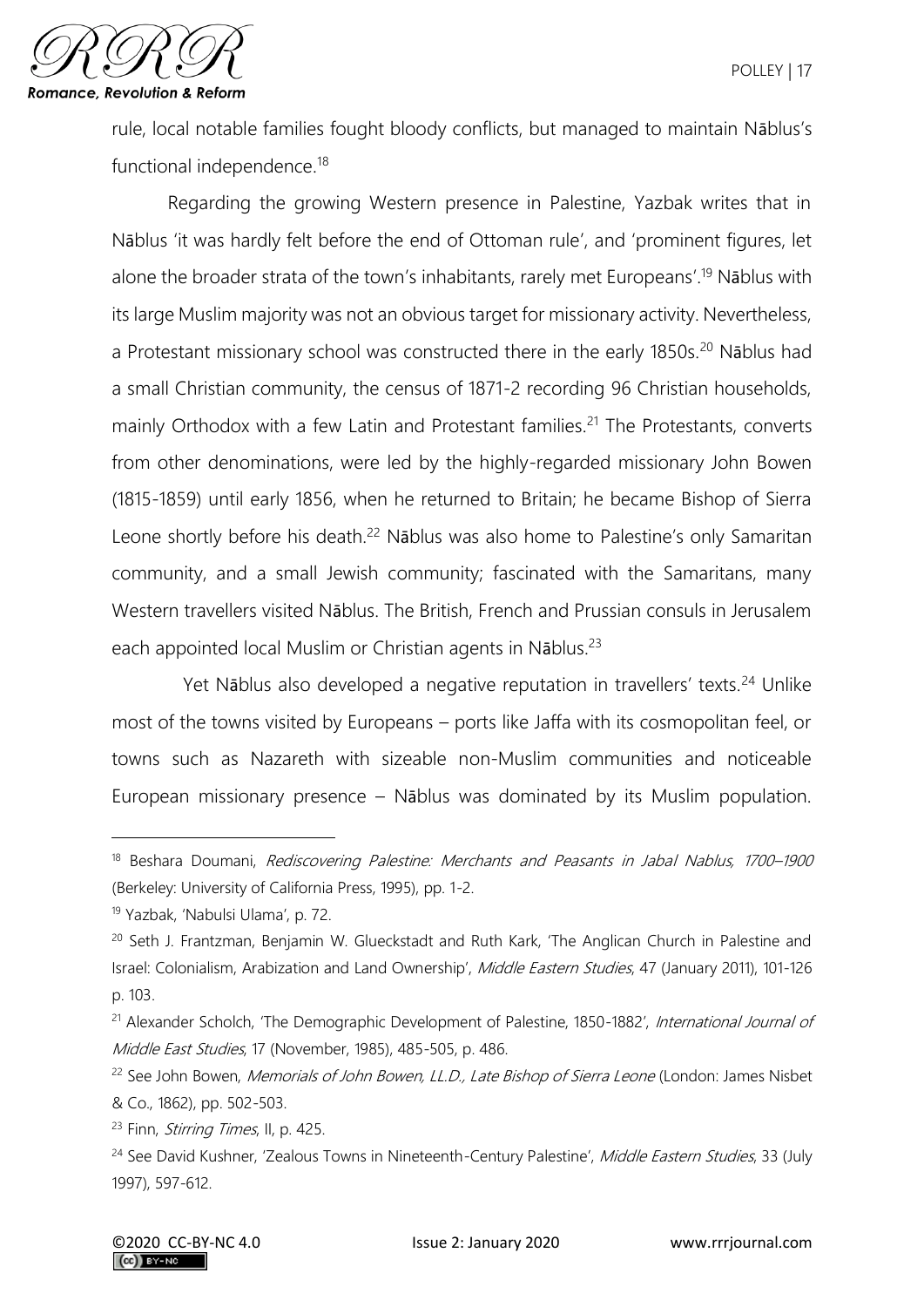

Automatically interpreting what may have been reasonable expressions of wariness from the town's inhabitants as anti-Western hostility, travellers used their written representations of Nāblus to denigrate Islam and Muslims. Welsh Calvinistic Methodist missionary John Mills (1812-1873), whose 1864 Three Months' Residence at Nablus included an account of the uprising, wrote 'the natives of Nablus are the most fanatic and wicked of all the Mussulmans of Palestine', and warned that 'Nablus is not the safest place for a Frank [European] to remain in'. Incidents of overt aggression towards Western travellers were rare; Mills admitted that, despite his apprehensions during his stay, 'it all ended in words'.<sup>25</sup> Travellers' texts were as much products of their imaginations as reflections of reality.

The uprising turned Nāblus into a meeting place of different worlds, an intersection between global politics, colonial ideology, and local concerns. Multiple dimensions of conflict and resistance can be read in the British representations of the uprising: resistance of Nāblus's populace to the Tanẓīmāt reforms imposed upon them; conflict between indigenous Palestinian identity and European colonial interests; and the mismatch between Western travellers' expectations of the Holy Land, and the society they actually encountered.

#### NARRATING THE UPRISING

News of the uprising was reported in the local and national press from late April 1856. The Belfast News-Letter reported under the headline 'Alarming Outbreak in Syria', that 'the whole of the Nablous country is in a state of insurrection, in consequence of the reported murder of a Turkish mendicant by an English missionary. The foreign consulates had been pillaged, and the Prussian consul killed'.<sup>26</sup> The following day, the same publication referred to the report it had received as 'a curious and not very credible statement', described the aforementioned murder as 'alleged', and stated 'we

<sup>&</sup>lt;sup>25</sup> John Mills, Three Months' Residence at Nablus, and an Account of the Modern Samaritans (London: John Murray, 1864), pp. 275, 95.

<sup>&</sup>lt;sup>26</sup> 'This Day's London News: Alarming Outbreak in Syria', The Belfast News-Letter, 28 April 1856.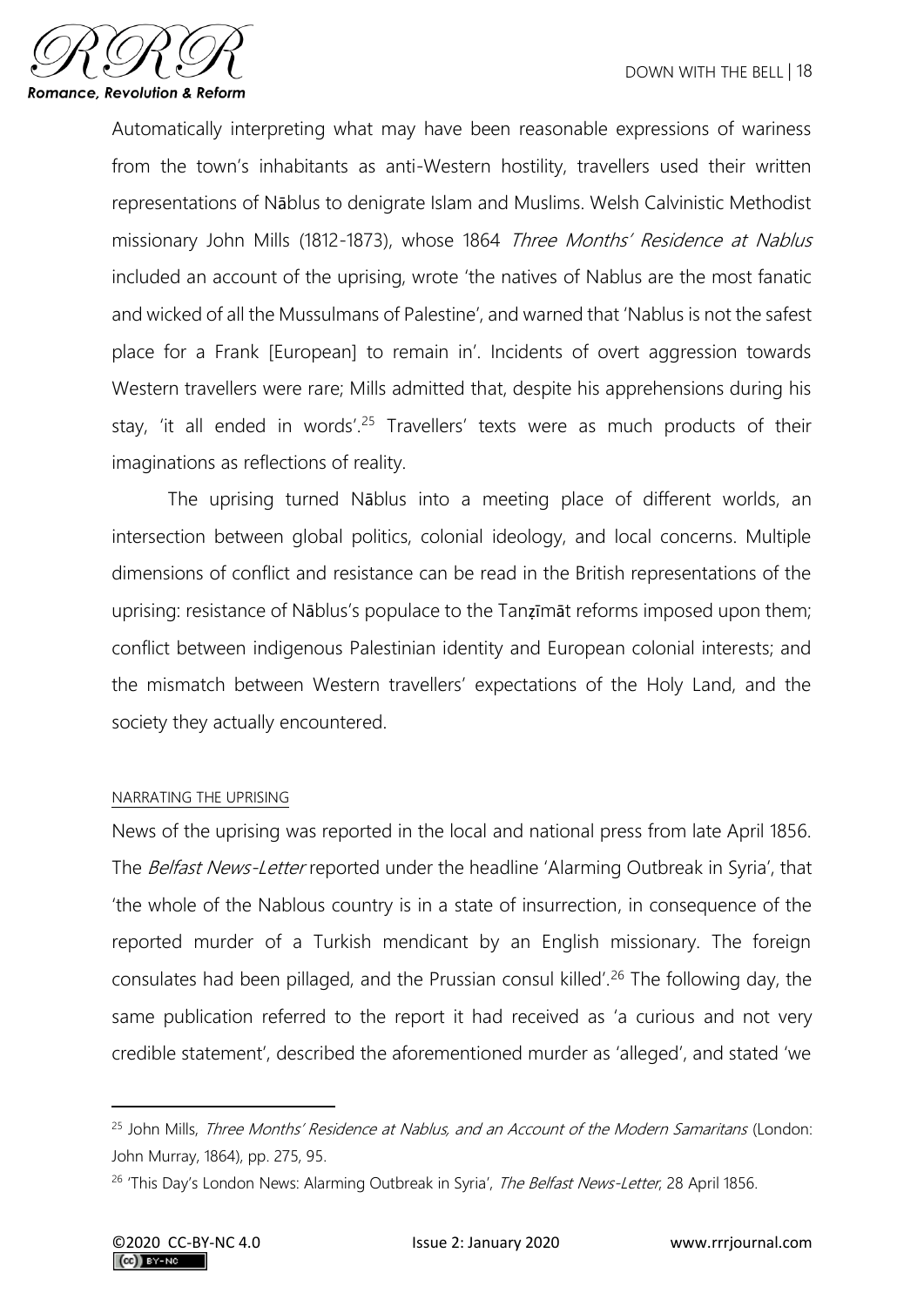

withhold our belief from the assigned cause of this *emeute* until we have more direct details to satisfy us on the point'.<sup>27</sup>

Subsequent newspaper reports confirmed the uprising, presenting an image of Muslims as fanatical and violent, the Ottoman Empire as verging on collapse, and the Tanẓīmāt as ineffectual. The most interesting of the newspaper reports was 'an almost verbatim transcription of a letter addressed by three of the most respectable Protestant Christians in Nablous'. Dated 9<sup>th</sup> April, the letter first appeared in the *Daily News* under the headline 'The Outrages at Nablous'. This was, supposedly, the only occasion on which Palestinians could tell their own story directly. However, the authenticity of the document cannot be known, nor (if it was authentic) the accuracy of the 'almost verbatim' translation, nor the extent to which the anonymous authors provided a heightened picture to call for increased protection from Britain. Their sensational account vindicated those who, after the Crimean War, wished Britain to pursue more proactively the defence of Christians in the Ottoman Empire. 'Where are the English, where the French and the Sardianians, who have shed their blood to uphold the power of Islam, and to give liberty to the Christians of the East?' asked the letter. 'They have spill [sic] their blood in vain. Their toil has gone in emptiness. Pharoah [sic] will not let Israel go'.<sup>28</sup>

Later, longer texts appeared by British individuals who were in Palestine during or around the time of the uprising. *Domestic Life in Palestine* was authored by Mary Eliza Rogers (1827-1910), sister of the British vice-consul in Haifa, Edward Thomas Rogers (1831-1884); when he returned to Palestine after leave in 1855, Mary accompanied him. Mary's account of the uprising was enriched by Edward's eyewitness report from Nāblus. Another account appeared in John Mills's Three Months' Residence. Mills was not in Palestine during the uprising, but in 1860 he gathered information from 'Yohannah El Karey, a young Arab and a native of Nablus', who claimed – perhaps inaccurately – to have been with Lyde at the moment of the

<sup>&</sup>lt;sup>27</sup> 'Outbreak in Syria', The Belfast News-Letter, 29 April 1856.

<sup>&</sup>lt;sup>28</sup> 'Outrages at Nablous', Daily News.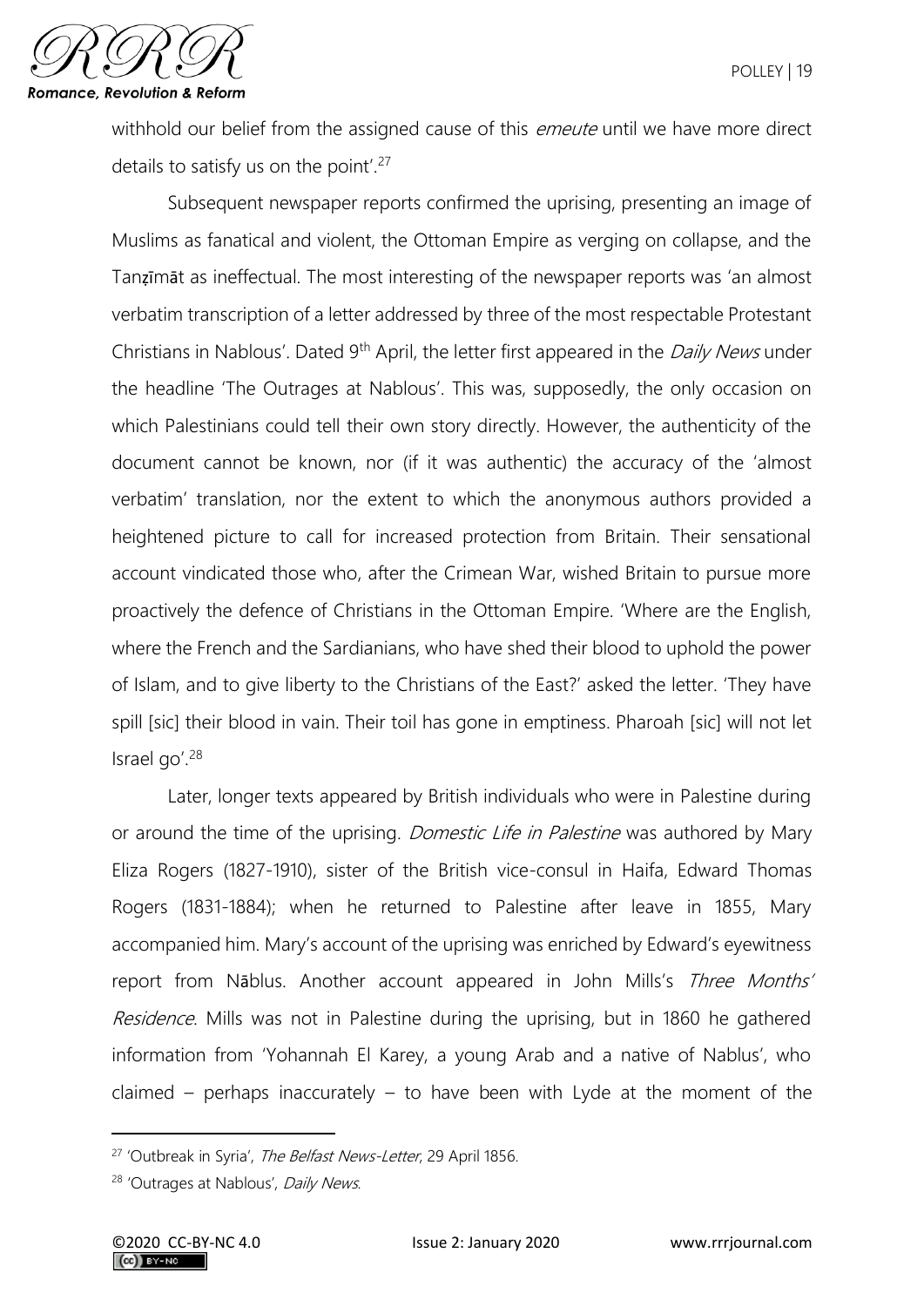

shooting, and to have been 'beaten without mercy' during the uprising, until saved by the intervention of a Muslim friend.<sup>29</sup>

Another account of the uprising was published in 1878, penned by Britain's consul in Jerusalem from 1846 to 1863, James Finn (1800-1872). His lengthy memoir of the Crimean War years, *Stirring Times*, edited posthumously by his wife Elizabeth, dedicated a whole chapter, 'Unexpected Troubles', to the uprising. Finn kept a close watch on developments in Palestine which could affect Britain's interests. Mary Rogers, for instance, reported that her brother was directed to 'watch carefully, and report to Mr. Finn all that is going on' regarding the powerful family which governed Nāblus at the time of the uprising, the 'Abd al-Hādī clan.<sup>30</sup> Of all the uprising's chroniclers, Finn was the closest to the events, and expended much effort afterwards attempting to achieve a satisfactory closure from Britain's perspective. Finn's consular diary and correspondence, as well as his memoir, reveal how Britons resident in the Eastern Mediterranean faced the uprising's aftermath.

In none of these accounts are the Muslim majority of Nāblus allowed to speak, except through the distorting pens of Westerners; in all the accounts, to extents differing only slightly, Islam and Muslims are demonised, and the uprising was used to create, in Stockdale's words, a portrait of 'the inherent danger of the Holy Land, a location increasingly constructed throughout the nineteenth century (and twentieth century) as a place of timeless conflict and chaos, where life could be snatched away at any moment<sup>'</sup>.<sup>31</sup> Ottoman documents such as the *sijilat* or court records, may provide a different picture for future research, though the voices of most of the ordinary

<sup>&</sup>lt;sup>29</sup> Mills, *Three Months' Residence*, pp. viii, 101, 102. El Karey was born in 1843 or 1844, making him twelve or thirteen at the time of the uprising. He was later sponsored by Mills to study in Pontypool and London in the 1860s, after which he returned to Nablūs as a missionary until his death in 1907. John H.Y. Briggs, ' The Revd Youhannah El Karey and Nineteenth-Century Baptist Missions in Palestine: Part 1', Baptist Quarterly, 44 (Winter 2014), 86-98.

<sup>&</sup>lt;sup>30</sup> Rogers, *Domestic Life*, p. 216.

<sup>&</sup>lt;sup>31</sup> Nancy L. Stockdale, 'Danger and The Missionary Enterprise: The Murder of Miss Matilda Creasy', in New Faith in Ancient Lands: Western Missions in the Middle East in the Nineteenth and Early Twentieth Centuries, ed. Heleen Murre-van den Berg (Leiden: Brill, 2006), 113-132, p. 114.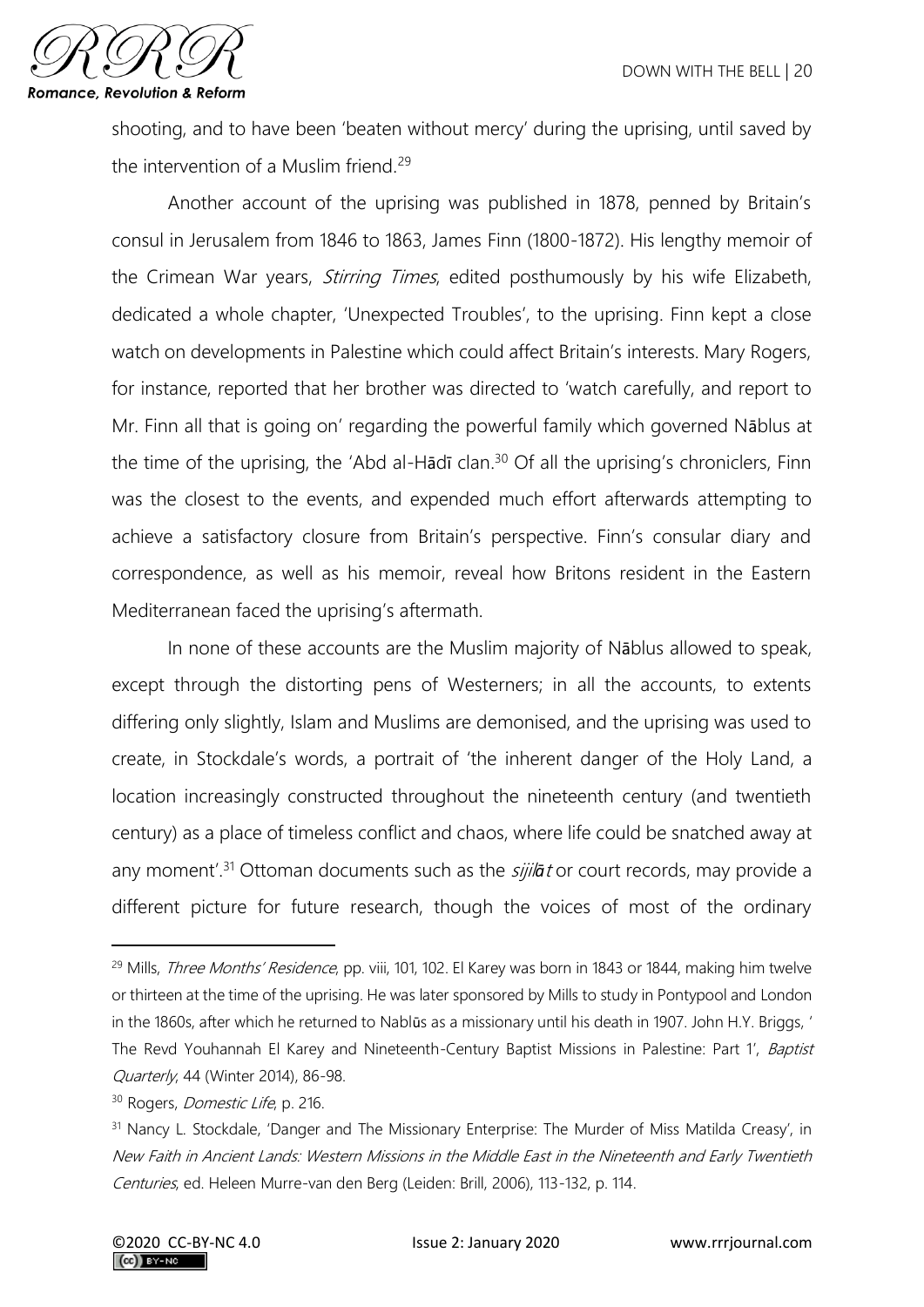Palestinians who rose up, or suffered, in 1856, are surely lost forever. The British accounts nevertheless hold their own value, not only for their representations of the uprising, but also for insights into Victorians' fears of a mass Islamic resistance to Empire.

#### ANATOMY OF AN UPRISING

While Lyde's action triggered the uprising, the wider uncertainty around the Tanzimat and the increasing European presence in Palestine was manifested in several ways preceding the shooting. While the Hatt-ı Hümāyūnu was announced in Istanbul on 18th February 1856, according to Finn it had yet to be conveyed to the Ottoman governor of Jerusalem, although the news was known to the European residents of Jerusalem 'through newspapers and travellers' by late March.<sup>32</sup> On Saturday 29<sup>th</sup> March, Samuel Gobat (1799-1879), a Swiss Calvinist who was appointed Bishop of Jerusalem in 1846, journeyed to Nāblus carrying, in Finn's words, 'a bell with him in his luggage, which had been procured from England, to be put up there upon the Chapel School'. By introducing a church bell where there had not previously been one, Gobat ill-advisedly wished to put into practice the promises of the Hatt-ı Hümāyūnu, even before they were known to the local populace. In a circular letter of November 1857, Gobat neglected to mention this, omitting his own role in the affair.<sup>33</sup> Finn claimed he 'had no idea […] that [Gobat] had such an instrument of peril to the public peace for such a town as Nabloos, among his luggage on the mules'. Arriving in Nāblus, Gobat sent a letter informing the town's governor that the new bell would be rung for Sunday worship. Initially inquiring whether, in Finn's words, 'the Bishop was furnished with an order from the Pashà [of Jerusalem] for the putting up of the bell in such a town as that', Nāblus's governor Maḥmūd 'Abd al-Hādī assented 'on being informed that the

<sup>&</sup>lt;sup>32</sup> All information from Finn on the uprising below, unless otherwise cited, is from Finn, *Stirring Times*, II, pp. 424-440.

<sup>33</sup> Samuel Gobat, Samuel Gobat, Bishop of Jerusalem. His Life and Work (London: James Nisbet & Co., 1884), p. 315.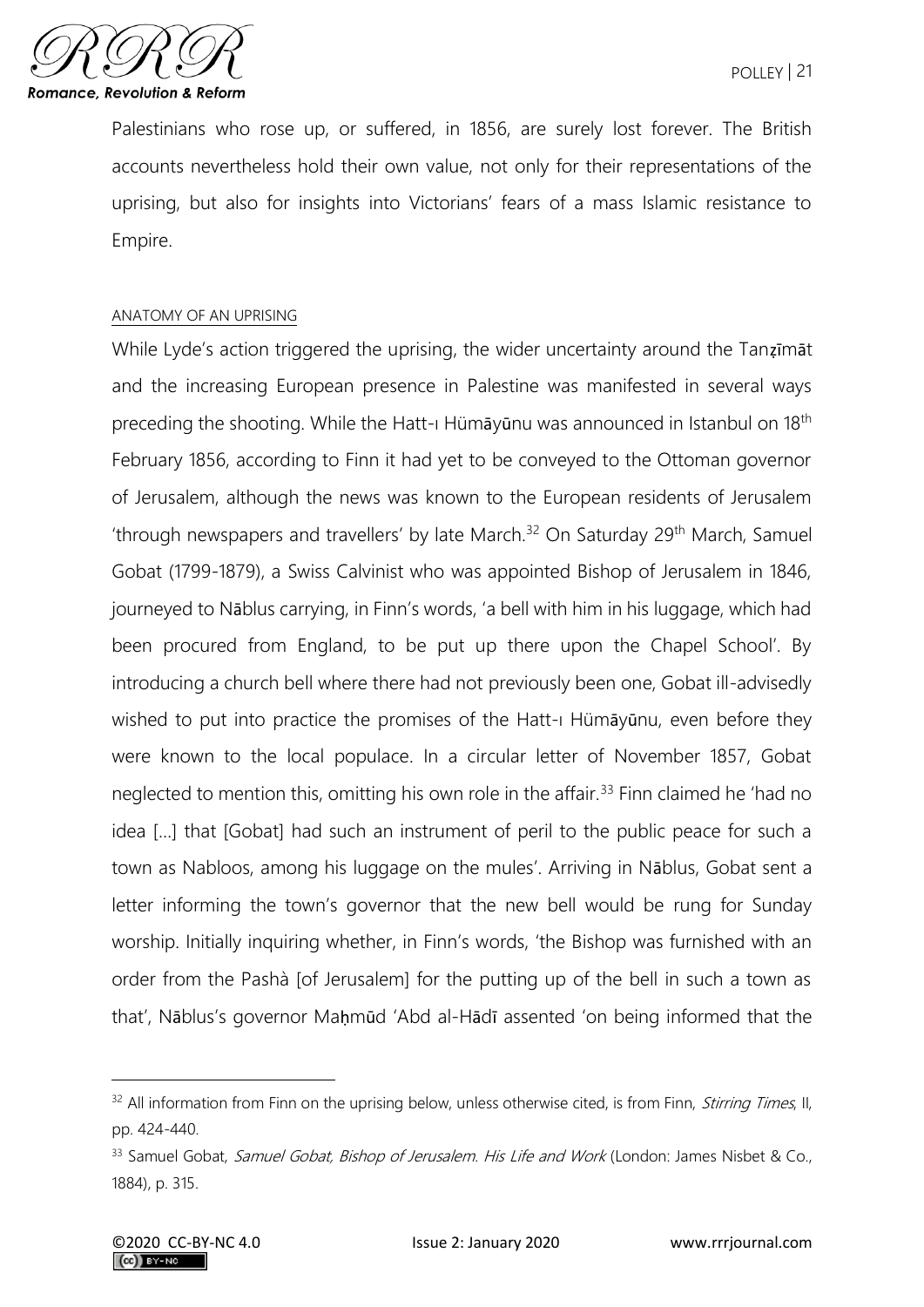

Bishop placed dependence upon the Sultan's new Hatt-i-Humayoon'. He sent his guards to the school when the bell was rung, but no negative reaction materialised.

The second cause which according to British sources created 'feelings of vindictive animosity against the Christians' in Nāblus, was European consulates' celebration of the birth on 16th March 1856 of the French Prince Imperial, son Napoleon  $III.<sup>34</sup>$  This news reached Jerusalem on  $31<sup>st</sup>$  March; that evening saw a *soirée* for French and British travellers in the city, which, Finn recorded, included a performance of the Marseillaise in Arabic by a 'son of the barber Butros', among other entertainments. The following day, a more formal banquet for European consuls and the Ottoman governor was held at the French consulate. The next Friday, the day of the Nāblus uprising, the Ottoman governor of Jerusalem granted British travellers the long-desired access to the Ḥaram al-Sharīf, the Islamic holy compound containing the al-Āqṣā Mosque and Dome of the Rock.<sup>35</sup>

The marking in Nāblus of the French prince's birth was less extravagant, though it may have seemed more incongruous to local residents. According to Finn, on the 31<sup>st</sup> the French consul sent a letter to the French agent in Nāblus, informing him of the prince's birth, and a letter for Mahmūd 'Abd al-Hādī, instructing him to congratulate the agent, a telling indicator of the European powers' confidence with the Ottoman authorities in the Tanẓīmāt period. The agent – according to one report 'the son of a rich Mahomedan […] only 14 years of age' – borrowed British and Ottoman flags from the Protestant school and flew them on 1<sup>st</sup> April over his home.<sup>36</sup> Finn described the flags as 'not much exceeding the size of a pocket-handkerchief'; the French flag may have been larger, as one newspaper reported that in the subsequent uprising the crowd 'enveloped the Consular agent in his own flag, and rolled him thus through the street'.<sup>37</sup> Gobat and the British agent displayed the British flag. The governor, according to Finn,

<sup>&</sup>lt;sup>34</sup> 'Summary', *Liverpool Mercury, etc.*, 7 May 1856.

<sup>&</sup>lt;sup>35</sup> See Finn, *Stirring Times*, 2, pp. 418-423; Rogers, *Domestic Life*, pp. 291-293.

<sup>36</sup> 'Prussia', Times.

<sup>&</sup>lt;sup>37</sup> 'Foreign Intelligence: Turkey', The Bury and Norwich Post, and Suffolk Herald, 21 May 1856.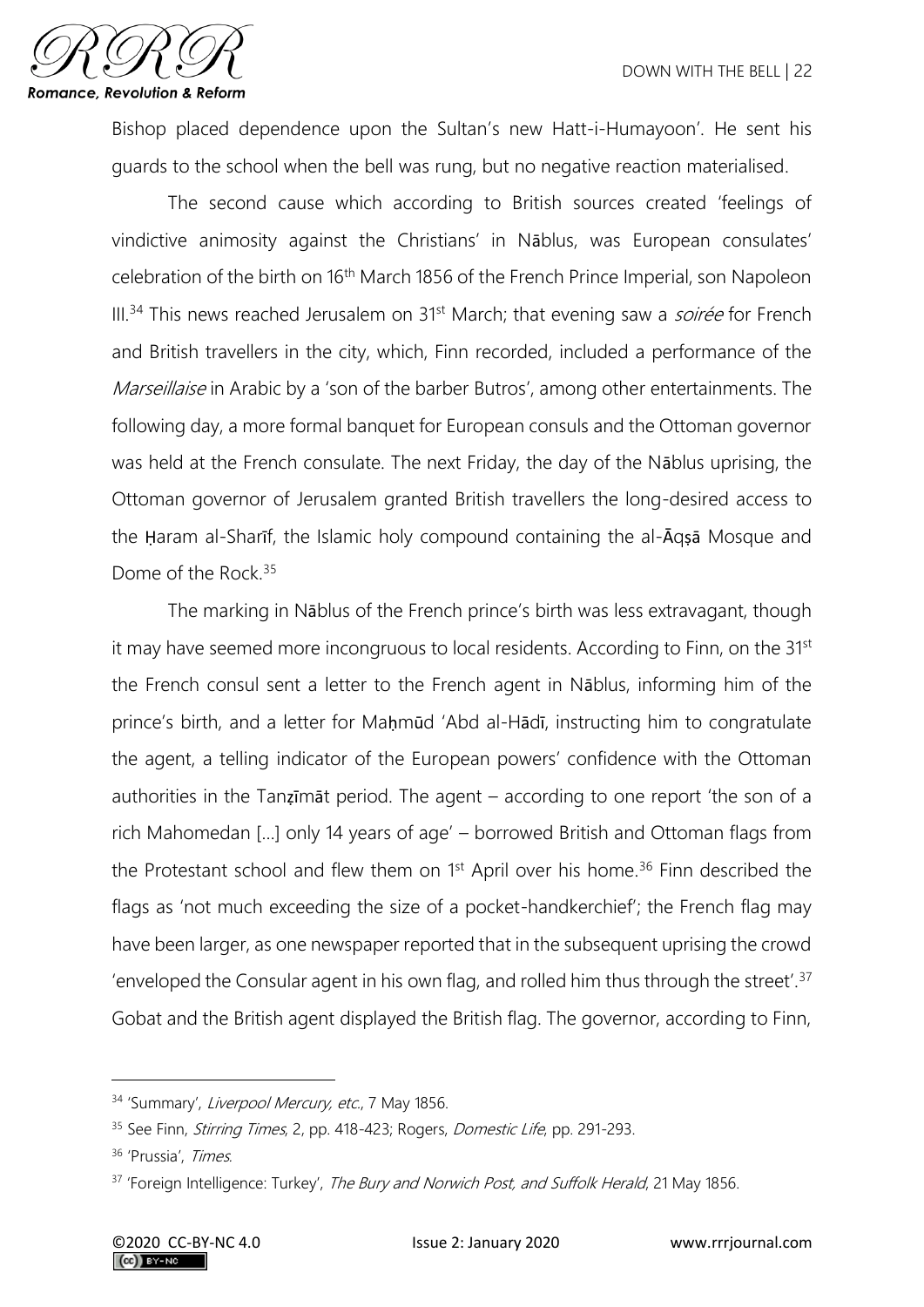

'took no notice of these tiny exhibitions', but allowed his soldiers to 'fire salutes of musketry in the street', for which he charged a fee to the consular agents. The flags were kept flying until April 4<sup>th</sup>, in Finn words 'a great mistake among many other mistakes'. Luckily for Gobat, Nāblus's resident Protestant missionary John Zeller (1830- 1902), and some local Protestants, they left Nāblus for Nazareth on the morning before the uprising.<sup>38</sup>

Several commentators attributed the subsequent outburst of anger to the flags' appearance in particular, and hatred of Western presence in Palestine in general. Explaining that 'the population of Nablous is among the most savage and most fanatical of Asia', the author of one article claimed it had been 'hitherto thought advisable not to excite its fanaticism by any external signs of foreign influence, and the Consular agents never hoisted their flags'.<sup>39</sup> Finn claimed that after the raising of the flags, 'among the fanatic Nabloosians, a hostile feeling was seething, and waiting only for an opportunity of overt explosion'. He also speculated whether the whole episode had been planned by 'the fanatical party' of the **Tugan** family, rivals in the power struggle over Nāblus with the 'Abd al-Hādī family who 'had always been of the Liberal party'.

One more factor was mentioned as enflaming tensions. Finn claimed that the Hatt-ı Hümāyūnu 'had not […] been officially communicated to the authorities in Palestine, much less to the native public' when Gobat travelled to Nāblus, its content only known 'through the European newspapers and general rumour'. According to Finn's consular diary, the Hatt-ı Hümāyūnu was only officially announced in Jerusalem on 6th April.<sup>40</sup> Several sources posited the people's anger in Nāblus during the uprising as arising primarily from the Hatt-ı Hümāyūnu, of which they were apparently already

<sup>&</sup>lt;sup>38</sup> Rogers, *Domestic Life*, p. 294.

<sup>&</sup>lt;sup>39</sup> 'Foreign Intelligence', *Bury and Norwich Post, and Suffolk Herald.* 

<sup>&</sup>lt;sup>40</sup> James Finn, Elizabeth Anne Finn, A View from Jerusalem, 1849-1858: The Consular Diary of James and Elizabeth Anne Finn, ed. by Arnold Blumberg (Rutherford: Fairleigh Dickinson University Press, 1980), p. 222.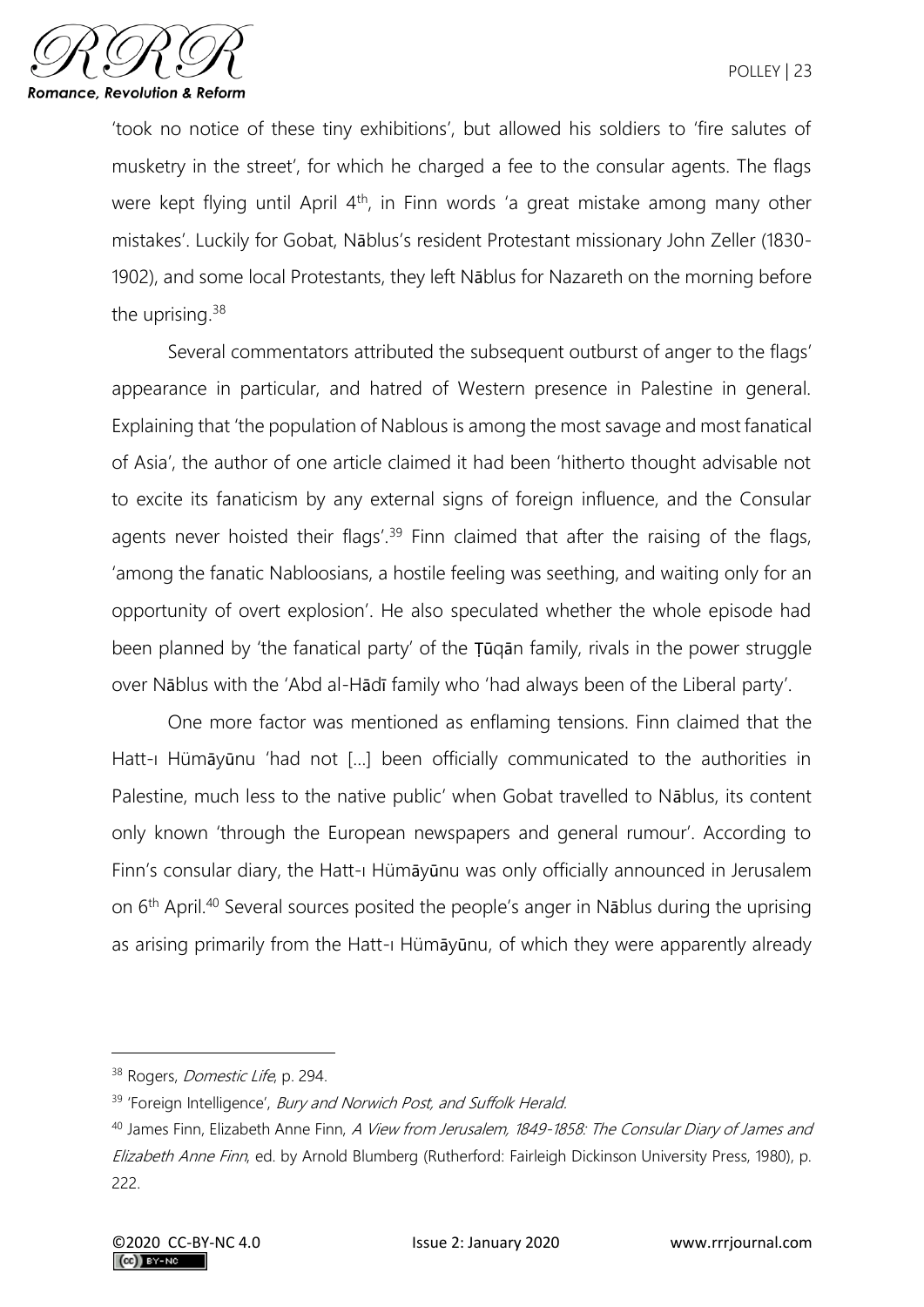

aware.<sup>41</sup> Rumour may have played a role in sparking the uprising; yet the writers' willingness to attribute the violence to opposition to Muslim-Christian equality, speaks also of Western conceptions of Islam and the (im-)possibility of reforming the Ottoman Empire.

Despite these possible aggravating factors, most sources agreed that it was the fatal encounter between Lyde and Yasma which sparked the unrest. All the British sources sought to exonerate Lyde of guilt for Yasma's death, claiming that Yasma – fulfilling the stereotype of the greedy Oriental, seeking "baksheesh" from Western travellers – waylaid Lyde as he was on his way out of Nāblus on horseback. Grabbing Lyde's gun, Yasma was killed when the gun discharged accidentally. According to Finn's diary entry during Lyde's subsequent trial, the only witnesses were three women, whose testimony could not be given in an Ottoman court.<sup>42</sup> This contradicts Mills's claim that his protégé Yohannah was with Lyde at the time, though the absence of any other witnesses did allow Lyde's own version of events, subsequently adopted by his British supporters, to be accepted unchallenged.

Reports dutifully did their best to blacken Yasma's character. The Nāblus Christians' letter portrayed Yasma as 'of evil form, utterly untrained, like the people of his country'.<sup>43</sup> Rogers described Yasma (like Mills and Finn, she did not provide his name in her account) as 'deaf and dumb, and slightly deranged in intellect, and consequently was superstitiously respected by the Arabs, and was yet, at the same time, an object of their amusement', adding 'he was a professed beggar, and very importunate'.<sup>44</sup> Finn wrote similarly of Yasma's 'habitual impudence'. The closest to an actual expression of sympathy came from Mills, who described him as a 'poor fellow'. In Mills's perhaps inaccurate account, Lyde immediately proceeded to the house of Yasma's father to offer him 'blood-money', which the man wished to accept 'with characteristic love of

<sup>&</sup>lt;sup>41</sup> See 'Egypt (From Our Own Correspondent)', Times, 29 April 1856; 'Outrages at Nablous', Daily News, 'Summary', Liverpool Mercury, etc.; 'News of the Week', Liverpool Mercury, etc.

<sup>42</sup> Finn, A View from Jerusalem, p. 223.

<sup>&</sup>lt;sup>43</sup> 'The Outrages at Nablous', *Daily News*.

<sup>&</sup>lt;sup>44</sup> Rogers, *Domestic Life*, pp. 295-296.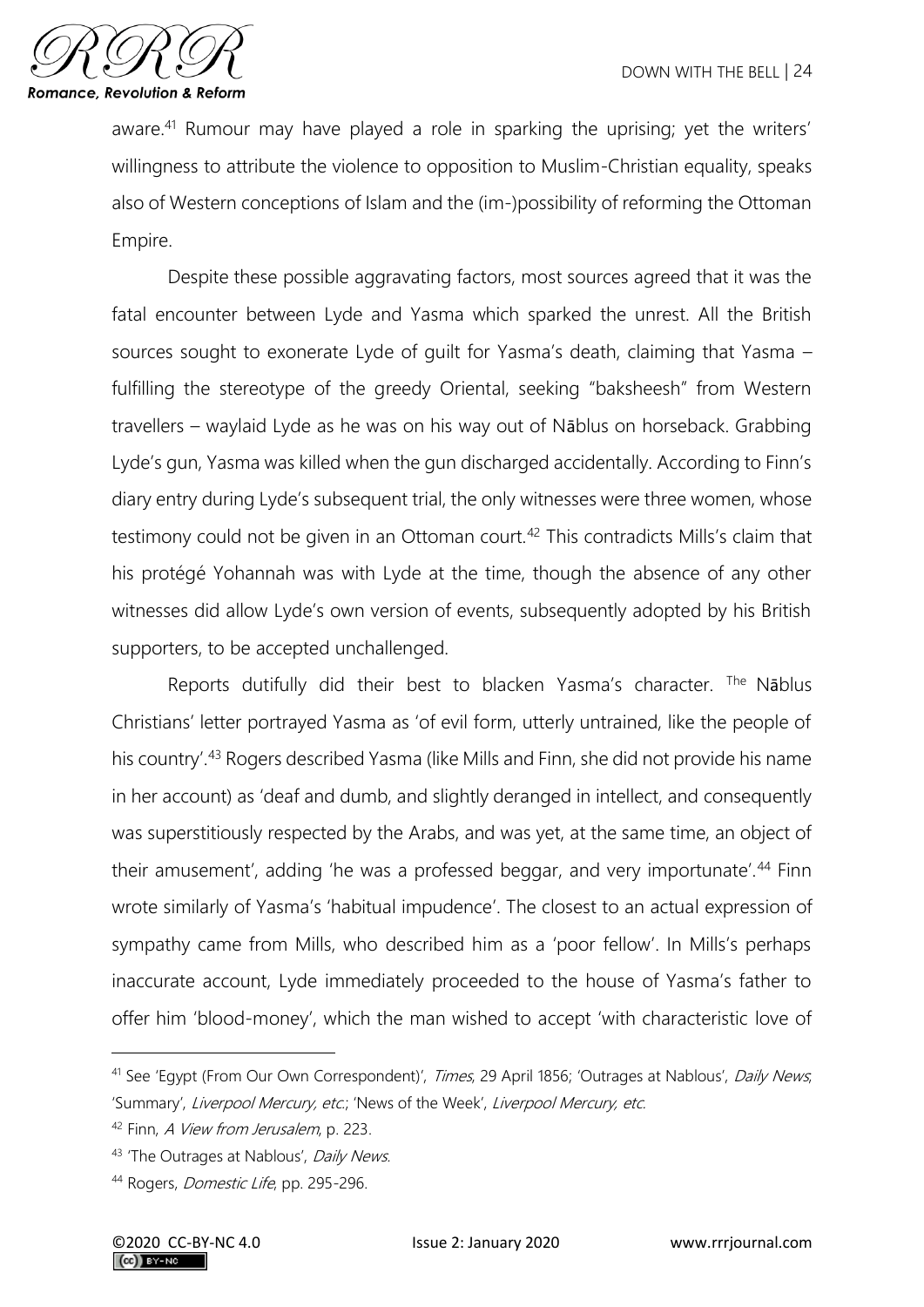

backsheesh'.<sup>45</sup> According to the Nāblus Protestants' letter, 'the Moslems seized him [...] and took him to the judgement'.<sup>46</sup> All reports agreed that Lyde was soon taken to the house of the governor, Maḥmūd 'Abd al-Hādī, which quickly proved beneficial for Lyde's wellbeing.

Yasma's death caused the pre-existing tension to erupt into the uprising. In Finn's dramatic phrasing, 'the cup of fanaticism was full, and the one drop more caused it to run over'. British reports blamed the 'ul*ā*m*ā*' for using the pretext of Yasma's death to mobilise the people in revolt.<sup>47</sup> The Nablus Protestants' letter stated that 'one of the Ulema, Mohammed Tirforha, went down with his brother Amar, and began to cry in the streets, "Allah Akbar! Allah Akbar! (God is great); Oh, religion of Mohammed, art thou dead?"' A 'Sheick Sulah-el-Bacane' assembled a group of twelve 'ul*ā*m*ā*' who had allegedly previously agreed to stoke an anti-Christian uprising.<sup>48</sup> In the letter's sensationalist language, this coldly premeditated plan was a 'treacherous snake, bred long before'. The assorted '*ulāmā'* prevented the call to the Friday noon prayer (the main collective worship of the week for Muslims) at the Nāblus mosque, the gathered crowd challenged to either 'pray behind the (Christian) priests and consular agents', or to 'manifest the religion of Mohammed', as 'the women began to shout and urge them  $nn'$ <sup>49</sup>

Finn provided an outline of the subsequent uprising:

Shrieks and cries arose from the infuriated crowd – 'Vengeance on the Christians for the blood of Islâm!' – 'Down with the flags!' – 'Down with the bell!'

The bell and the flags, including the Turkish, were soon on the ground — the tricolor of France, subjected to special indignity, having an

<sup>45</sup> Mills, Three Months' Residence, p. 101.

<sup>46 &#</sup>x27;Outrages at Nablous', Daily News.

<sup>47 &#</sup>x27;Summary', Liverpool Mercury, etc.; 'News of the Week', Liverpool Mercury, etc.

<sup>48</sup> Yazbak lists the Tuffaha and Baqani among Nāblus's important 'ul*ā*m*ā*' families in the mid-nineteenth century. Yazbak, 'Nabulsi Ulama', p. 74.

<sup>49 &#</sup>x27;Outrages at Nablous', Daily News.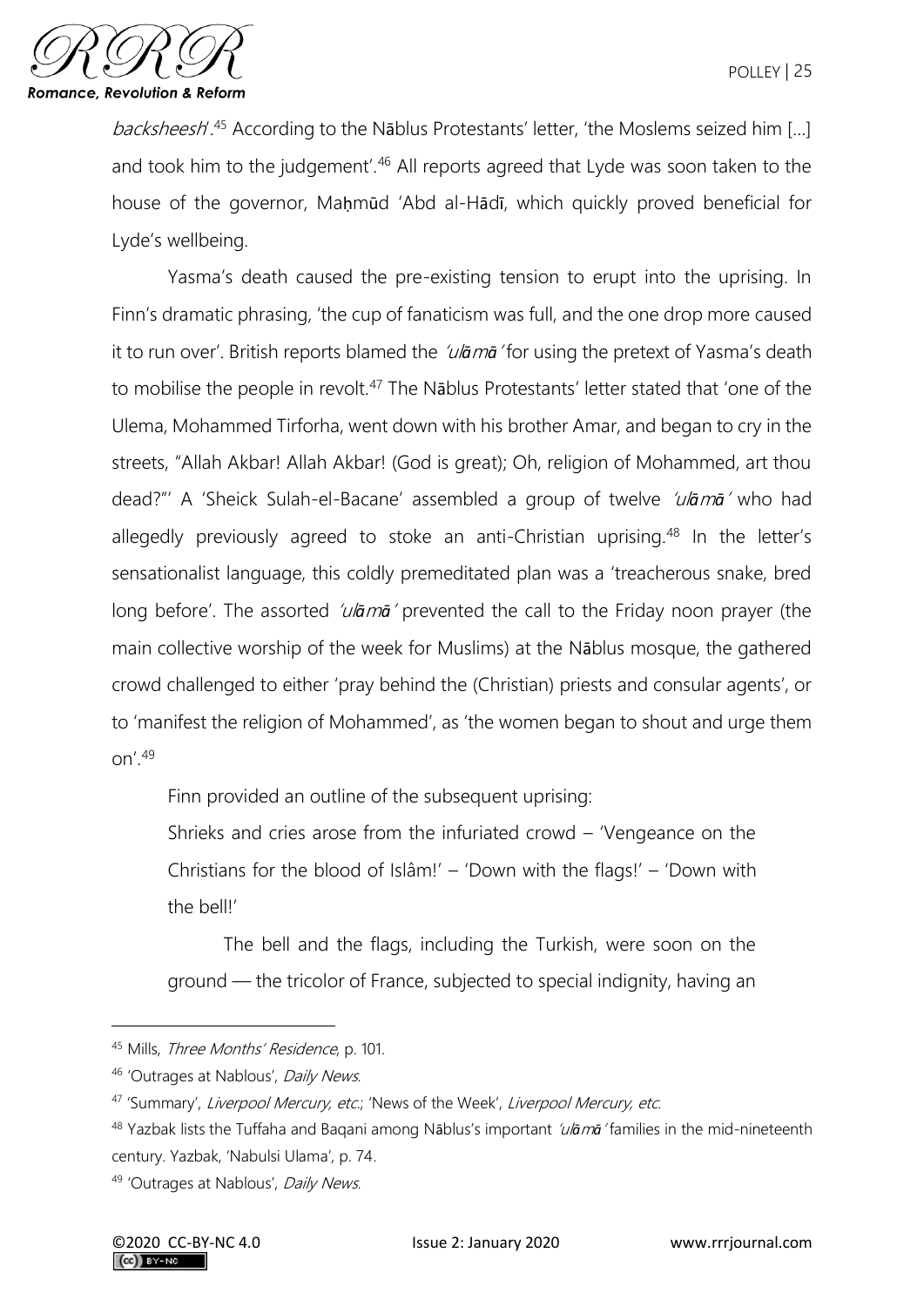

old shoe tied to it before being dragged through the miry street, by way of expressing the popular hatred.

The French Agent's house, and the Protestant mission house and school, as well as the dwellings of Protestant natives, were sacked. The grey-headed father of the Prussian Agent, Kawwâr (the old man was not a Protestant), running for refuge to the house of his friend the English Agent (who was happily absent from Nabloos), was murdered within its threshold.

Not only were the houses of the Agents and of the Protestant Christian natives sacked, but the others, the Greek-rite Christians, were likewise plundered in their houses and in their church, and the dwelling of the deacon in charge of it.

The letter contained further details: the 'old man of 80' and 'helpless old woman' who were also attacked; the theft of an agent's wife's jewellery and clothes, 'leaving nothing in the house of the least value'; and the destruction of an 'English iron plough', symbolic of ungrateful Orientals' rejection of Western progress. The rioters 'cursed' the sultan himself for issuing the Hatt-ı Hümāyūnu, invoking the Islamic formula that 'the ruled need not obey when the ruler is rebellious'. The letter also noted that some Christians were given refuge by Muslims in their homes, though added that they 'most likely paid them the price of their blood for their safety'.<sup>50</sup> This is confirmed in Finn's diary; in July 1857, Finn met 'Shaikh Mahhmood Yaeesh of Nablus & his son (Hhassan) who […] protected the Christians […], saved lives, & fed the suffering for several days in his own house'.<sup>51</sup> According to the *Times*, Muslim neighbours of the Prussian agent (a local Christian) armed themselves to defend the agent's home.<sup>52</sup> While these cases of Muslim-Christian solidarity were perhaps the exception rather than the norm, their occurrence shows that claims in the British press that 'a whole city […] rose on 500

<sup>&</sup>lt;sup>50</sup> 'Outrages at Nablous', Daily News.

<sup>&</sup>lt;sup>51</sup> Finn, *View from Jerusalem*, p. 262.

<sup>52</sup> 'Prussia', Times.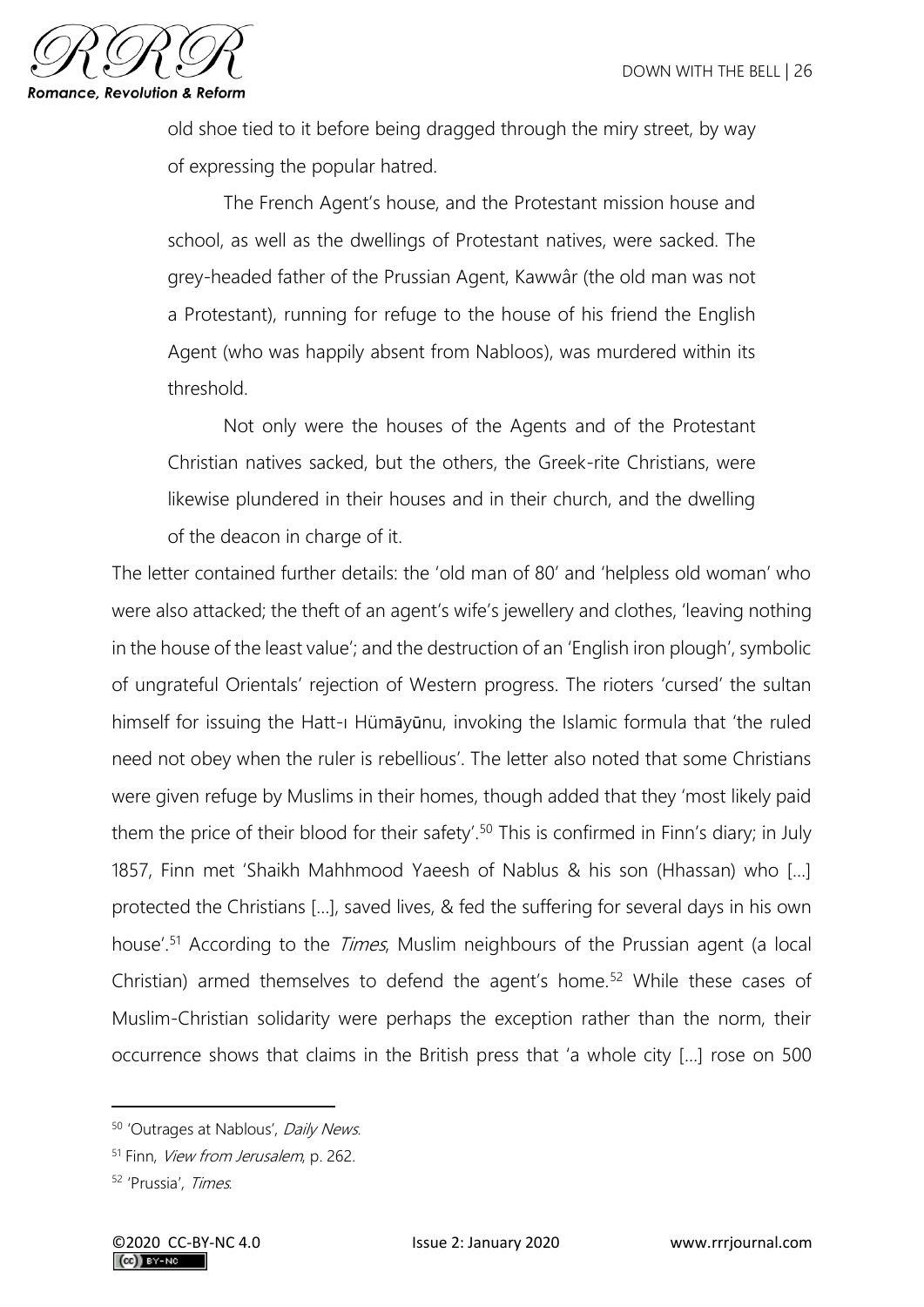

miserable Christians', were not strictly accurate.<sup>53</sup> Finn noted that 'neither Jew nor Samaritan was either insulted or injured' during the events.

While this occurred, Lyde was sheltered by 'Abd al-Hādī, according to Mary Rogers, in 'his new and beautiful house, which was actually besieged by the people, and considerably injured, because the Governor refused to yield the offender up to them'. Lyde apparently made his will, and 'begged the Governor to let him go out to the mob, that they might be appeased by his death'. This attempt at self-sacrifice was denied by 'Abd al-Hādī, who could surely imagine some of the consequences he might face if he allowed a missionary from one of the Ottomans' European allies to perish in such a way. In Rogers's account, 'Abd al-Hādī' reassured Lyde that '"I and my family, my servants and all my household, will risk our lives, rather than let yours be sacrificed"'.

In fact, the anger of 'the mob' was short-lived, dissipating by the end of the day. News reached Jerusalem on Saturday through the British and Prussian agents who had fled Nāblus, according to Finn leaving their wives behind, as they 'still trusted (and in this they were not mistaken) to Moslem principles of honour for the safety of their female relations'. The next morning, a group including Edward Rogers set out from Jerusalem to retrieve Lyde, who returned to Jerusalem on 10<sup>th</sup> April with 'a little party of Turkish irregular cavalry'.<sup>54</sup> Lyde was presented as a gentle soul, remorseful over Yasma's death. Finn claimed 'the poor man was in great grief at the result of the accident, and needed all the cheering and kindness which friends could bestow'. Lyde's mental torment, Finn wrote, in addition to his 'well-known life of courage and selfdenial', earned him 'a deep feeling of respect for him from all quarters (except, of course, the turbulent fanatics of Nabloos)'.

Rogers returned three days later, with a report of the destruction: in Zeller's house he found 'the floors covered with broken china, leaves of books, maps, and papers of all descriptions, in fragments'. Rogers also bore jewellery which 'some of the

<sup>53 &#</sup>x27;Outrages at Nablous', Daily News.

<sup>54</sup> Rogers, Domestic Life, p. 294.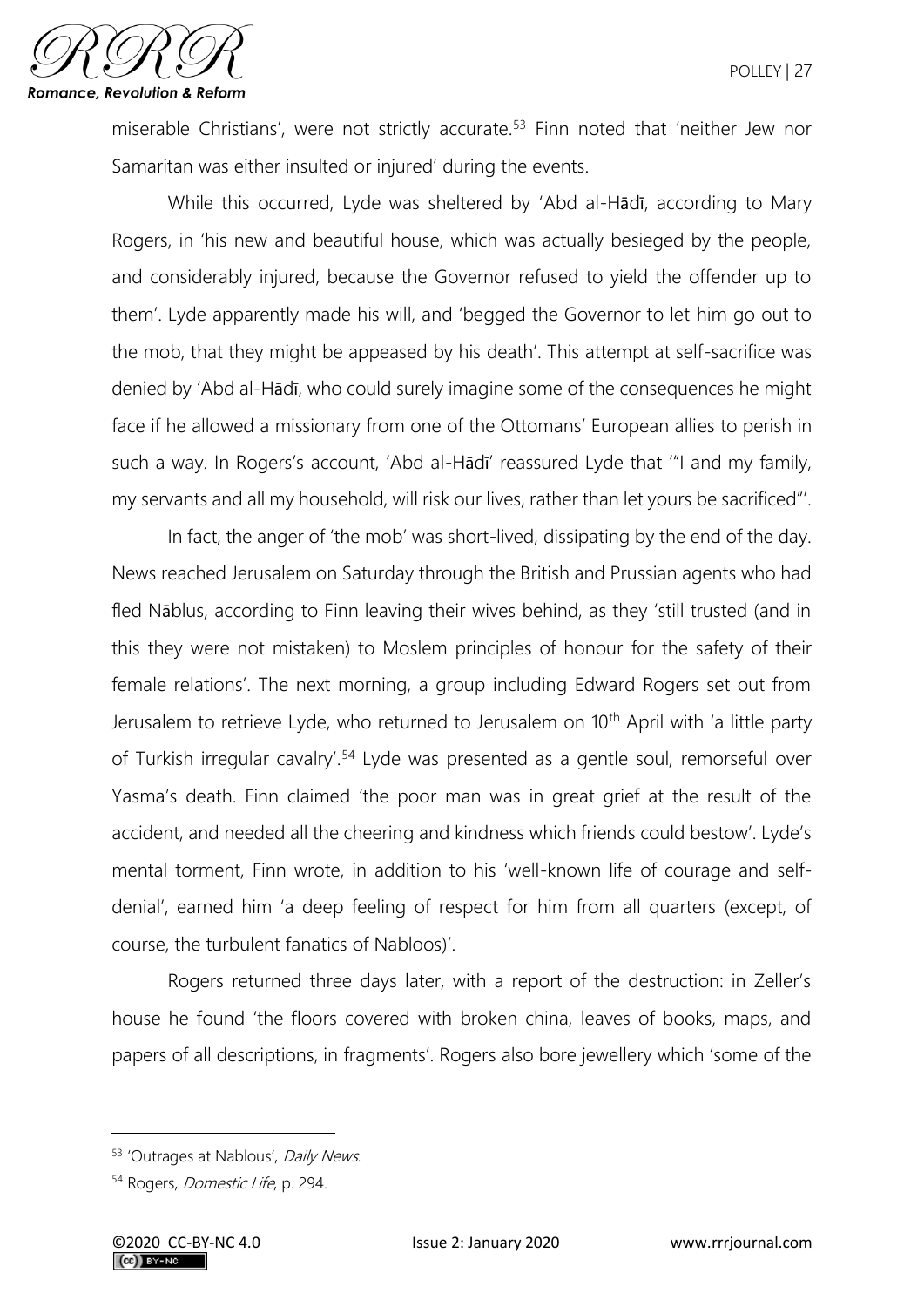

Christian women of Nablûs' had entrusted to him for safekeeping.<sup>55</sup> This may not have been strictly necessary; according to Finn, once the dust had settled, the participants in the uprising 'became so frightened' of the punishment they could face, 'that they not only remained perfectly quiet, but came by night and threw back into the houses some of the stolen things'. Nevertheless, some Christian families did leave Nāblus, whether temporarily to seek asylum or permanently to start their lives in areas with greater security. In 1860 Mills found that the Protestant community had been 'ruthlessly scattered in a day', there being only 'a few still retaining the Protestant name' in Nāblus (the census of 1871-2 recorded thirteen Protestant households).<sup>56</sup>

European presence in Nāblus also diminished in the wake of the uprising. The Protestant mission was moved to Nazareth, where Zeller worked until 1876.<sup>57</sup> Mills reported that the mission school had continued 'and was incomparably the best in Nablus', with two local Protestant converts as teachers.<sup>58</sup> Finn withdrew his agent from Nāblus and did not allow the British flag to be flown there over two years.<sup>59</sup> This was in marked contrast to the approach of the French consulate. Finn alleged that the French, viewing 'the affair of the insurrection as merely a disturbance, such as will happen occasionally anywhere', soon briefly raised their flag again in Nāblus 'with firing of muskets' – thus recreating one of the events which led to the uprising – before 'a speech [...] to the effect that it was not to be hoisted again till a proper reparation of honour could be obtained, seeing that Nabloos had shown itself to be unworthy of being honoured by the banner of France!' Finn added he could 'imagine the expression of

<sup>55</sup> Rogers, *Domestic Life*, pp. 294-295.

<sup>&</sup>lt;sup>56</sup> Mills, *Three Months' Residence*, pp. 102-103; Scholch, 'The Demographic Development of Palestine', p. 486.

<sup>57</sup> Church Missionary Society, 'Biographies' <www.churchmissionarysociety.amdigital.co.uk> [Accessed 11 November 2019].

<sup>58</sup> Mills, Three Months' Residence, p. 103.

<sup>&</sup>lt;sup>59</sup> Various, 'Despatches from Her Majesty's Consuls in the Levant, Respecting Past or Apprehended Disturbances in Syria: 1858 to 1860' (London: Harrison and Sons, 1860), p. 44.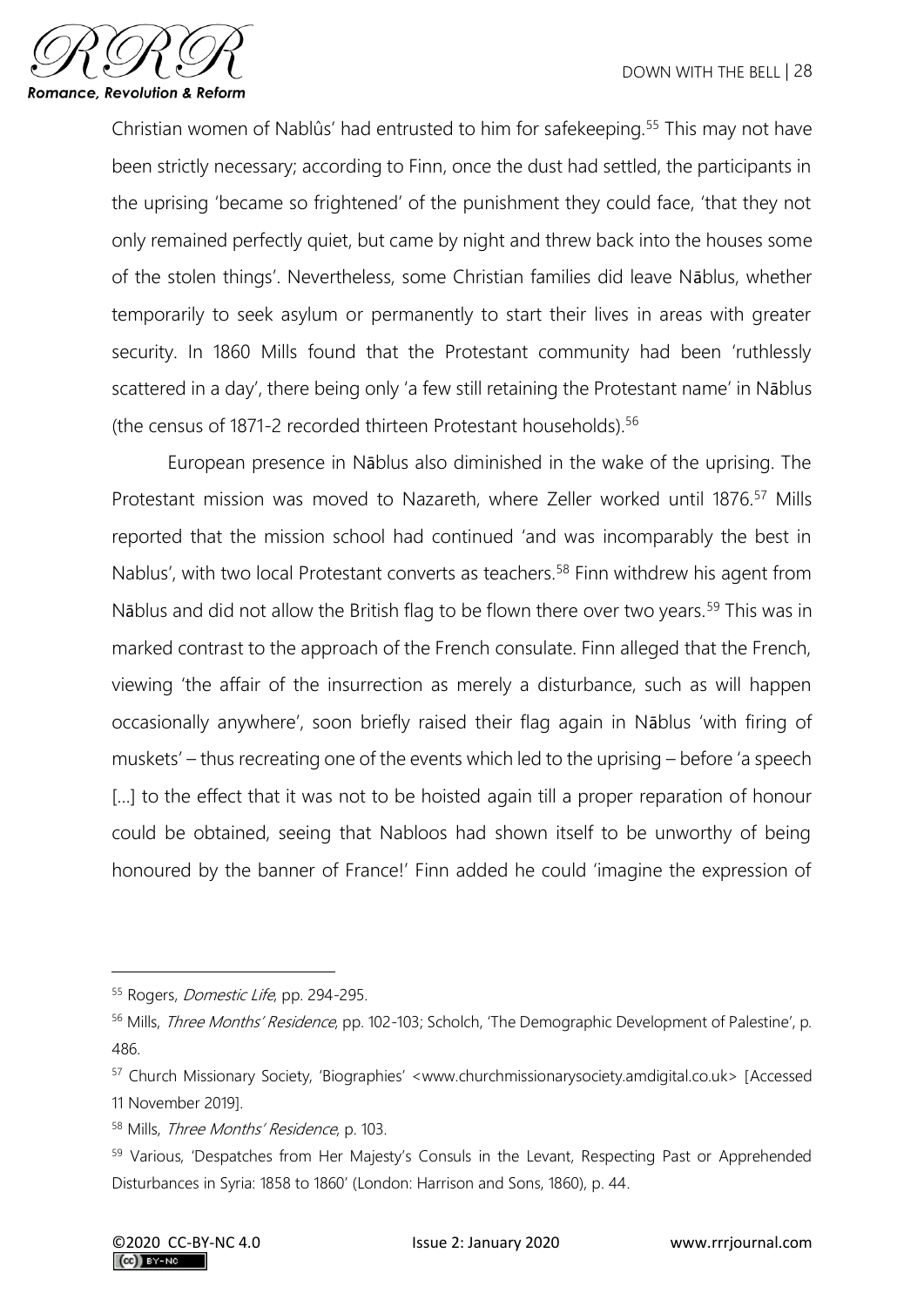countenance prevailing among the street populace on hearing this condemnation of themselves'.

Three matters remained to be settled: Lyde's trial for Yasma's death; compensation to the Nāblus Christian community for their losses; and the punishment of the uprising's perpetrators. Lyde's trial was scheduled for 21<sup>st</sup> April in the Ottoman court, in front of a Muslim judge or q*āḍī*. Finn received criticism for not holding the trial in a consular court; he later claimed that 'according to the international capitulations the Turkish courts retain their proper supremacy in criminal causes'.<sup>60</sup> Nevertheless, Finn paid Lyde's bail, leaving him free to join Finn for a ride to the village of Ārṭās near Bethlehem (where Finn sponsored a farm of messianic Jews) on 19<sup>th</sup> April, the same day Yasma's family arrived in Jerusalem for the trial. On the 21<sup>st</sup>, after encountering the problems of the female witnesses unable to testify, and the difficulty in determining Lyde's intentions, the q*āḍī* adjourned the trial until he could consult with the muft*ī* of Jerusalem, who was attending a Muslim festival.<sup>61</sup> The court pronounced a verdict of deliberate homicide and a fine of '10,000 drachmas weight of silver' on 29th April. Eventually, as Lyde wrote himself to the *Daily News* on 3<sup>rd</sup> July, through Finn's efforts the verdict was revised to accidental homicide, though the fine stood.<sup>62</sup>

Lyde returned to al-Lādhiqīya before the fine had been paid, and the case was transferred to the Ottoman governor of Beirut Khurshīd Pasha, and Britain's consulgeneral in Beirut Niven Moore (1799-1889). Judging from consular correspondence, Moore decided to link the fine's payment to compensation for the Nāblus Christians and punishment of the uprising's leaders by the Ottomans. As this was slow in coming, the fine remained unpaid for some time.<sup>63</sup> Not only Yasma's bereaved family suffered from this policy; Lyde seems to have been tortured by quilt. In *Stirring Times*, Finn claimed that Lyde spoke of his 'anxieties' over the unpaid fine when visiting Jerusalem

<sup>&</sup>lt;sup>60</sup> See 'Foreign Intelligence', *Bury and Norwich Post, and Suffolk Herald*.

<sup>&</sup>lt;sup>61</sup> Finn, *View from Jerusalem*, pp. 223, 225.

<sup>&</sup>lt;sup>62</sup> 'The Disturbances at Nablous: To the Editor of the Daily News', The Daily News, 26 July 1856.

<sup>63</sup> Various, 'Despatches', pp. 15-18.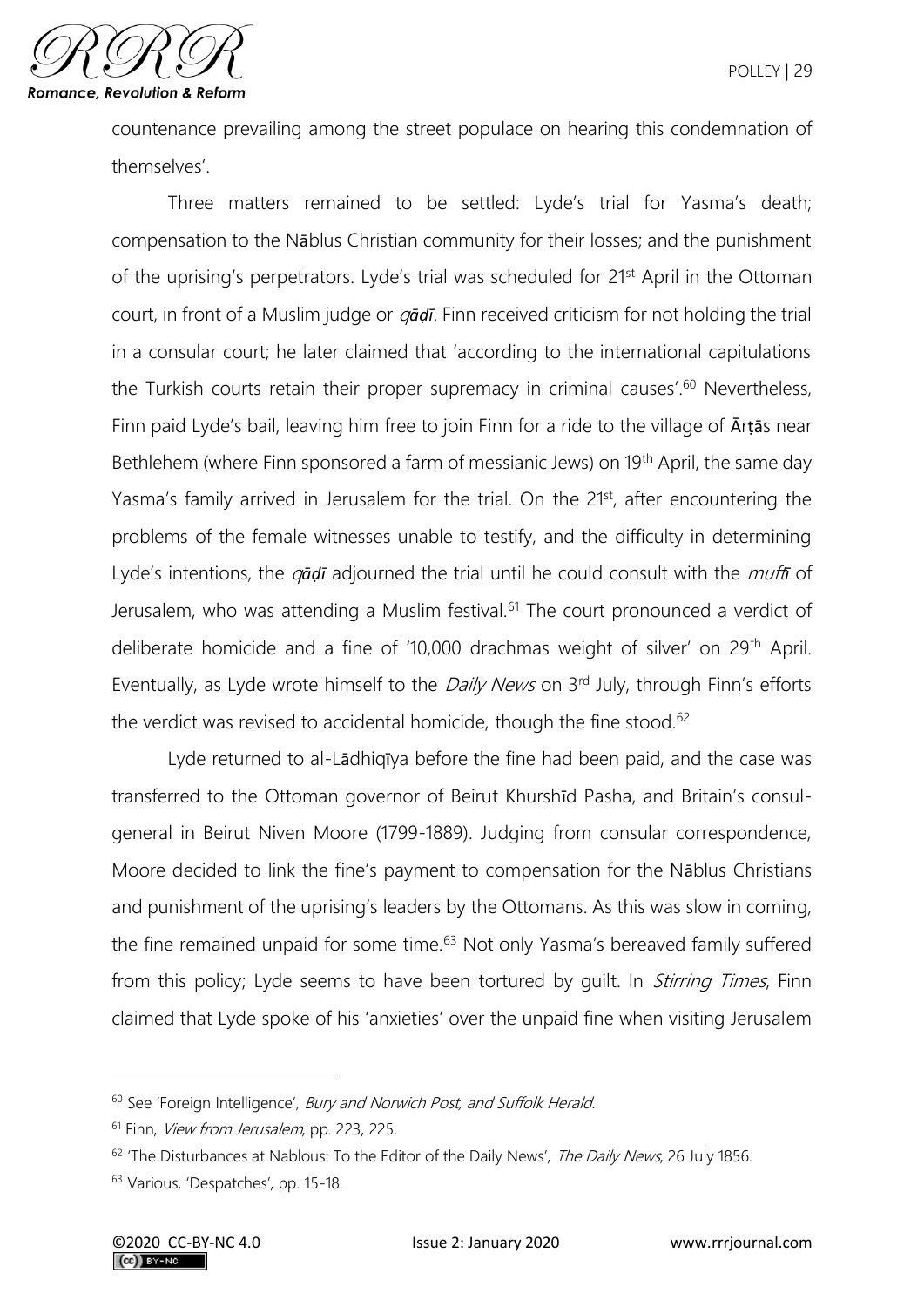

in February 1857. Finn's diary reveals that Lyde in fact suffered a mental breakdown, arriving at Jerusalem 'in a state of insanity'. Finn had Lyde confined to the Prussian Hospice, and finally sent back to England on 17<sup>th</sup> March.<sup>64</sup>

The fine, strangely enough, seems ultimately to have been settled by the Ottoman government. After two years of the British consuls pressuring him to punish the leaders of the uprising, Khurshīd wrote conciliatorily to Moore on 28<sup>th</sup> April 1858, proposing that '10,000 piastres should be paid by the [Ottoman] Government to the heirs of the dumb man […] on condition that the clergyman who ventured to kill the dumb man, the occurrence which occasioned this affair, should be sent to England never to return again'. Unaware of Lyde's earlier departure, Khurshīd admitted that 'the authorities are ignorant of what has been done with respect to the aforesaid clergyman'. Moore was clearly happy to reply that 'Mr. Lyde […] has, of his own free will, returned to England, with no intention I believe of returning to Syria'.<sup>65</sup> The guilt over the fine, and his mental health issues, cast a shadow over Lyde's final years; he died in Alexandria on 1<sup>st</sup> April 1860.<sup>66</sup> As for Yasma's family, Finn claimed that the costs of the case were subtracted from the award, and 'the plaintiffs obtained but a mere trifle' (perhaps explaining why Khurshīd was prepared to pay). Khurshīd sent with the letter to Moore 55,000 piastres of compensation for the Nāblus Christians, who had also been deprived of recompense for two years; Mills complained that it 'was but small compensation for the injury done'.<sup>67</sup>

The British consuls were more concerned with ensuring the uprising's leaders were brought to justice. A successful prosecution would hopefully deter future attacks on Western interests in Palestine, test the effectivity of the Tanẓīmāt reforms, and, most importantly, prove the extent of the consuls' influence and ability to force the local authorities to act in their interests. Finn and Moore hounded the governors of Jerusalem

<sup>&</sup>lt;sup>64</sup> Finn, *View from Jerusalem*, pp. 251, 254.

<sup>65</sup> Various, 'Despatches', pp. 17-18.

<sup>&</sup>lt;sup>66</sup> 'Cambridge', *The Bury and Norwich Post, and Suffolk Herald*, 17 April 1860.

<sup>&</sup>lt;sup>67</sup> Mills, Three Months' Residence, p. 102.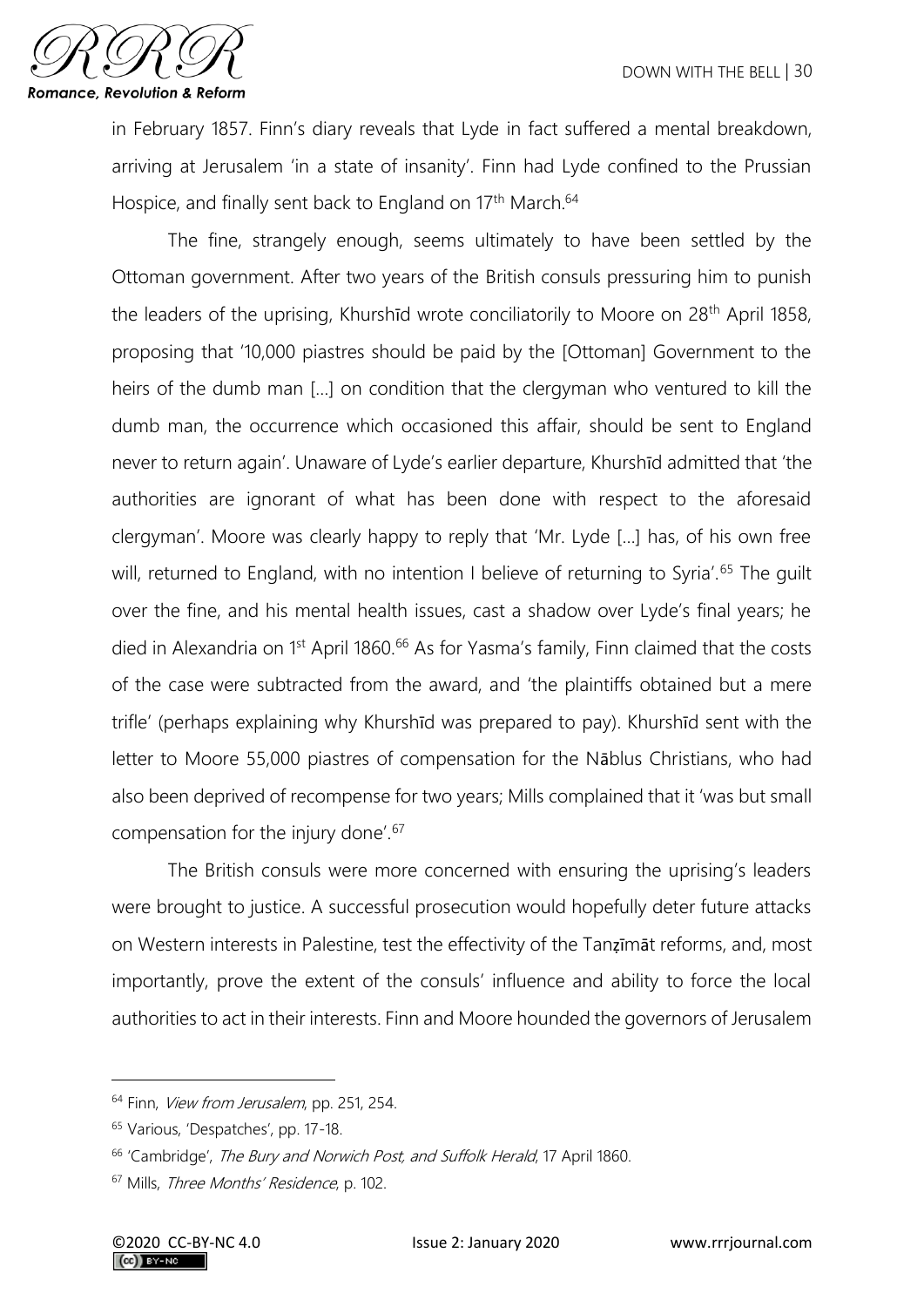

and Beirut for two years.<sup>68</sup> Finn identified four prominent figures he thought should be arrested: the q*āḍī* and muft*ī* of Nāblus, and 'Sheik Mahomed Ashour' and 'Abdul Fettah Aga Numr'. Finn sent the names to Moore, who relayed them to Khurshīd in October 1857, and again in April 1858; Khurshīd stalled, arguing that 'the imprisonment of a few of the vagabonds who ventured to commit the riots, is not consistent with justice', and that instead a 'strict investigation' was necessary.

The British consuls' grievances also focused on Nāblus. While the town's governor had saved Lyde's life during the uprising, over time the British consuls turned against 'the notorious Mahmoud Abd-ul-Hady', as Moore described him, accusing him of working against their interests and harbouring the uprising's ringleaders.<sup>69</sup> Mahmūd 'Abd al-Hādī's reluctance to dispatch the suspects to Beirut, as the British desired, is understandable in the context of local Palestinian politics in the Tanẓīmāt period. Perhaps believing he had done enough to show due respect to the Ottoman Empire's European allies by sheltering Lyde, 'Abd al-Hādī may also have wished to demonstrate his independence from Ottoman rule; arresting local Muslim leaders could have aroused the ire of the people of Nāblus.

Unrest in the Nāblus region had continued after the uprising, the 'Abd al-Hādī family fighting their rivals to maintain their control. The alliances of the Crimean War already fading, Finn also accused the 'Abd al-Hādī of 'look[ing] on themselves as in some way French partisans', and undermining British influence. Complaining in an October 1858 letter of Bedouin allies of the 'Abd al-Hādī robbing an Ottoman postman and stealing livestock, Finn expressed his belief that 'Palestine is in need of some one capable and honest man, armed with full powers, to put it all right in a few days'. This would have to be a governor not subject to the same pressures and rivalries as local families. The Ṭūqān family sent delegations to Jerusalem and Beirut, to persuade both British consuls and Ottoman governors of the desirability of a governor appointed by

<sup>&</sup>lt;sup>68</sup> See Finn, *View from Jerusalem*, p. 263.

<sup>69</sup> Various, 'Despatches', pp. 16, 17.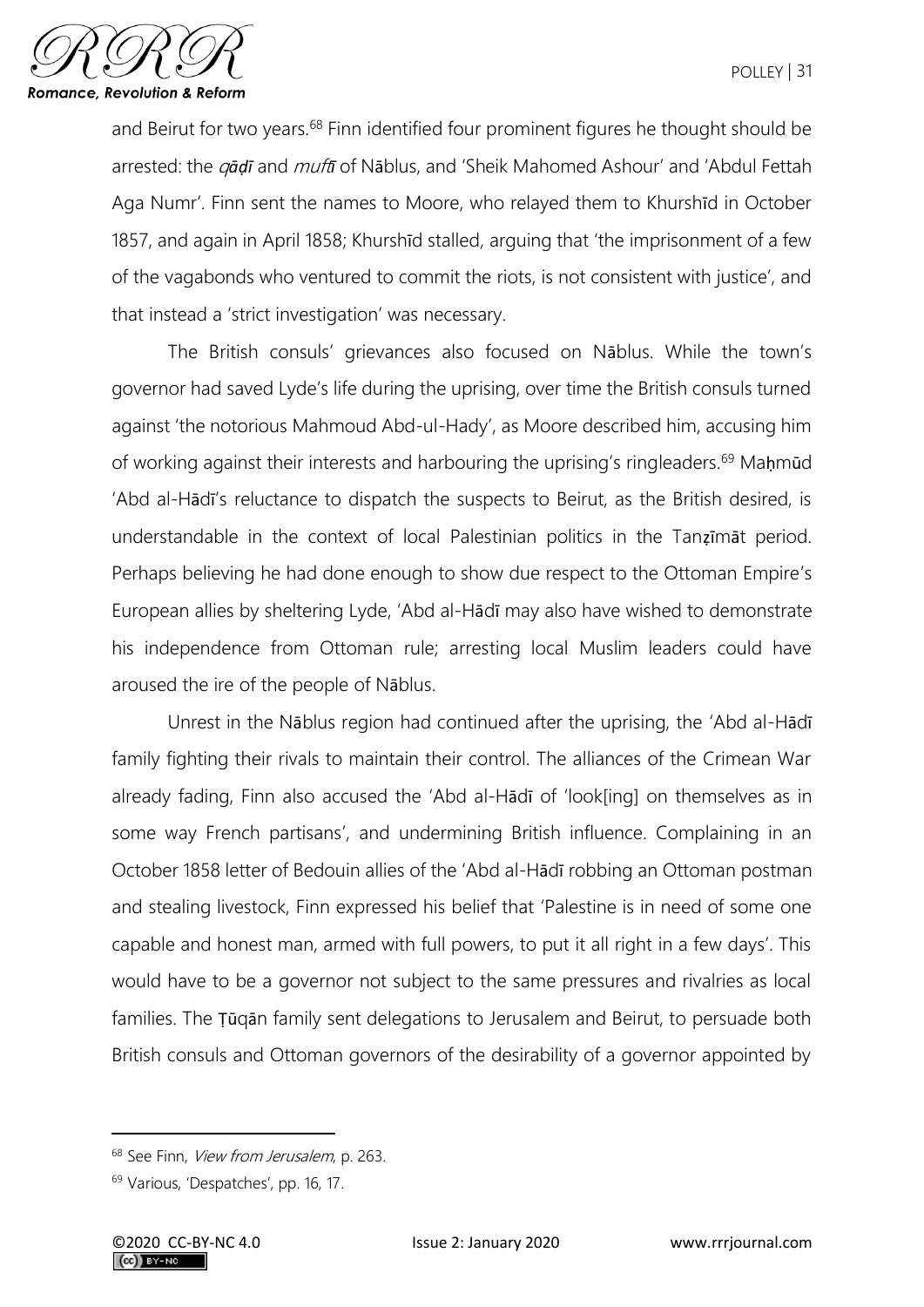

the Sublime Porte.<sup>70</sup> Their wish was granted in late 1858 or early 1859, when Ottoman troops were sent from Damascus to arrest 'Abd al-Hādī; Moore reported with satisfaction that 'the arrest of this Chief has, owing to his unpopularity, been effected without the least opposition'.<sup>71</sup> Soon after, the large assault in April 1859 of Ottoman forces on the stronghold of the 'Abd al-Hādī family, the nearby village 'Arrāba, ended Nāblus's autonomy and reinstituted rule from Istanbul.<sup>72</sup> Even so, according to Finn the new regime was also reluctant to take action on the uprising; his memoir asserted that 'to this day neither the seditious rioters nor the actual perpetrators of the violence of the 4th April, 1856, have met with any chastisement'.

### CONCLUSION: DECOLONISING THE UPRISING

When much greater violence broke out in Damascus, British observers placed the Nāblus uprising in a straightforward narrative: a violently intolerant Muslim majority, implacably opposed to the reforms of an impotent Ottoman government, victimising helpless Christians across the Eastern Mediterranean. A report by Cyril Graham (1834- 1895), part of a European commission to Syria in 1860, mentioned how 'the Protestant chapel and school, and the English consulate [sic] at Nablous, were plundered, the consul's father was killed, and a number of others were severely beaten' in the uprising, despite the incident having no direct connection to the later violence: although opposition to the Tanẓīmāt may have united the insurgents in Nāblus and those elsewhere, the factors of Gobat's bell, the European flags and Lyde's shooting of Yasma were all highly specific. Rubbishing the chances of successful reform in the Ottoman Empire, and without attempting to mask his hostility towards Islam, Graham concluded that 'no man, with Syria's dark history before him, can say that Mohammedanism is productive of ought but evil'.<sup>73</sup>

<sup>&</sup>lt;sup>70</sup> See Finn, *View from Jerusalem*, p. 256; Various, *Despatches*, p. 16.

<sup>71</sup> Various, 'Despatches', p. 61.

<sup>&</sup>lt;sup>72</sup> Doumani, *Rediscovering Palestine*, pp. 231-232; Rogers, *Domestic Life*, p. 389.

<sup>&</sup>lt;sup>73</sup> Cyril Graham, 'The Disturbances in Syria', North British Review, 33 (November 1860), 332-355, pp. 346, 332, 353.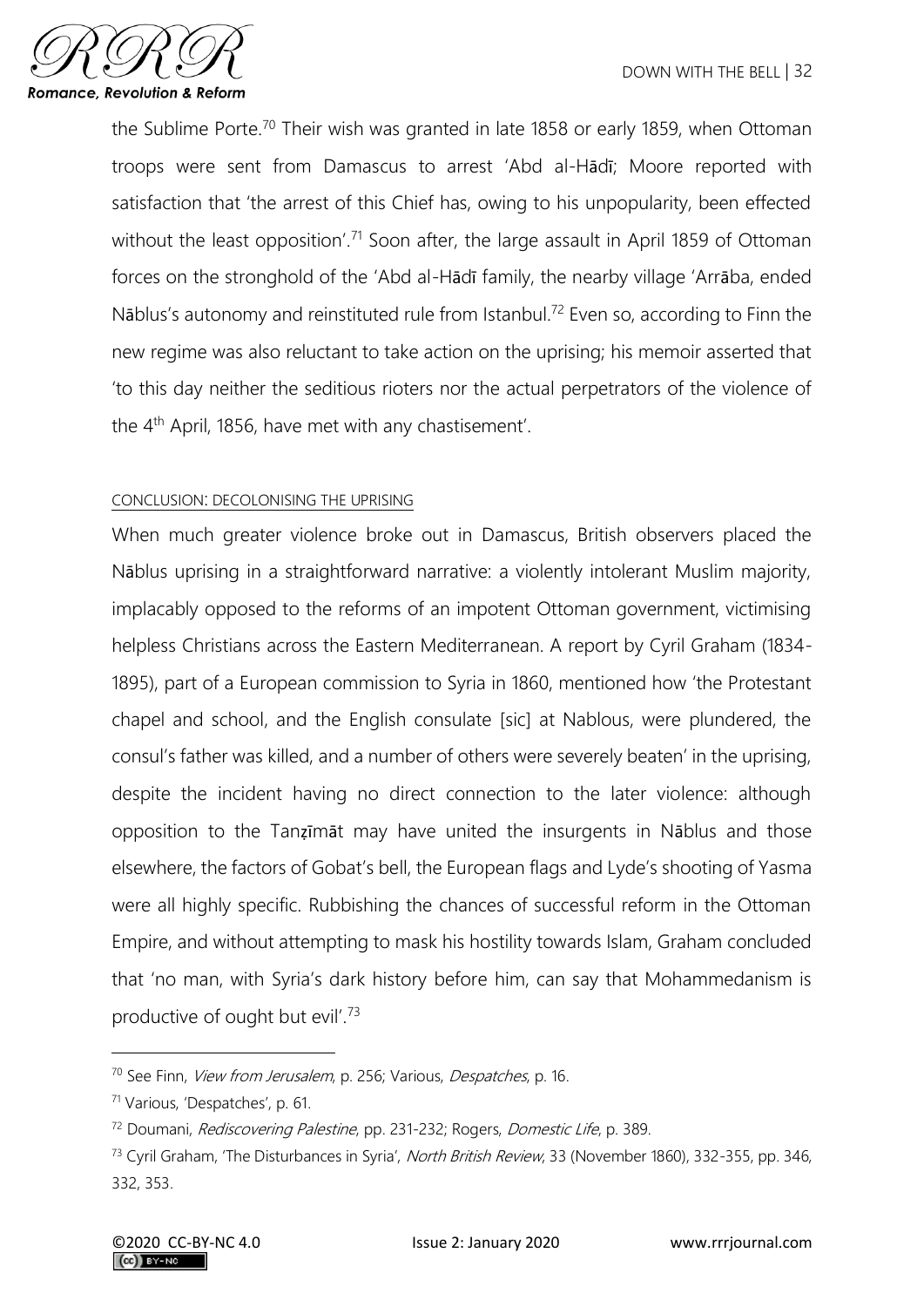

Claiming that the Nāblus uprising and other regional episodes of unrest revealed the nature of Islam and Muslims, commentators suggested the existence of anti-Western sentiment across the Islamic world. The Indian Mutiny of 1857, attributed by some to a 'Muslim Conspiracy', showed the dangers this could pose.<sup>74</sup> Finn spelt out a nightmarish scenario:

The Green Flag must be unfurled, the Jehâd (Holy War) must be proclaimed against all Christians – in Circassia and Asiatic Russia – in Algeria against the French – in India against the English – all true believers would rise as one man, and, Inshallah! it would not be long before the last great triumph, the coming of Mohammed, and victory for ever to Islâm.

Such a warning, Finn cautioned, would 'never be quite idle' whilst 'thousands and millions of men, women and children' believed such an apocalyptic revolt would soon begin.<sup>75</sup> In 1875, during a 'Conference on Missions to the Mohammedans' in London, the aging Bishop Gobat cited the Nāblus uprising as evidence that an anti-Christian conspiracy had been consciously planned by Muslims. Gobat claimed that

in the year 1855 there was a great meeting at Mecca, at which it was resolved that in all countries the Mohammedans should destroy all that was not Mohammedan; and the first fruit of it was at Nablous, where some Christians were killed, and several were wounded. Several houses were plundered, as was also his [Gobat's] own school there.<sup>76</sup>

There is a hollow ring to Gobat's words, coming from an individual whose insensitive introduction of a church bell probably contributed more than any 'great meeting at Mecca' to the uprising's outbreak, who escaped the uprising out of sheer luck, and who lost very little compared to the local Christians or Yasma's bereaved family.

<sup>&</sup>lt;sup>74</sup> Ramesh Rawat, 'Perception of 1857', Social Scientist, 35 (November-December 2007), 15-28, p. 15.

<sup>&</sup>lt;sup>75</sup> Finn, *Stirring Times*, I, p. 346.

<sup>&</sup>lt;sup>76</sup> Various, 'Conference on Missions to the Mohammedans, Held at the Church Missionary House, Salisbury Square, on the 20<sup>th</sup> and 21<sup>st</sup> of October, 1875' (London: Church Missionary Society, 1875), p. 23.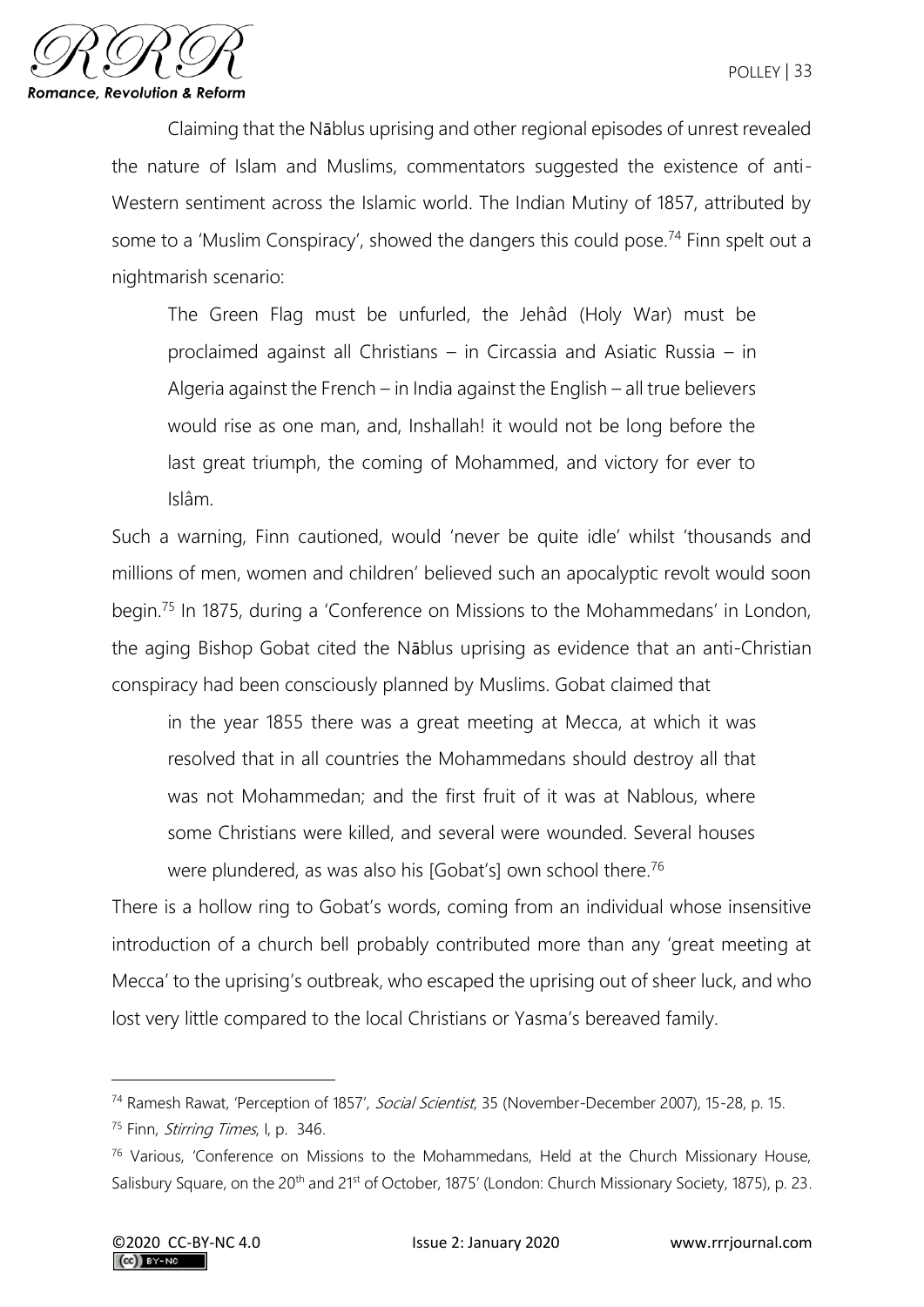

European observers were unable to view the uprising through anything other than a colonial lens. This reduced a complex situation, combining the increasing Western presence in Palestine, local political factors in Nāblus, and the impact of changes across the Ottoman Empire, to a binary opposition between Islam and Christianity, and, by implicit extension, Orient and Occident. The uprising occurred in a period when European empires were increasingly imagining themselves as one day controlling Ottoman territories, nowhere more than the Holy Land.<sup>77</sup> Mills, for instance, explicitly envisaged a European colonisation of the Nāblus area. Noting that the city was surrounded with 'gardens and orchards, luxuriant with vegetation', he averred that 'with European industry, and art, and taste […] it could be made one of the most charming spots upon the face of the globe'.<sup>78</sup> Insofar as Muslims represented a threat to this future for Palestine, and to Western interests generally, they were discursively vilified in the British reports of the uprising, and their leaders' punishment was obsessively sought by British consuls.

To discern its real significance, our view of the Nāblus uprising must be 'decolonised', divorced from the essentialist outlook and imperial concerns of its British observers, and placed in its proper context. Despite the near-uniform bias of all the British representations of the uprising, it is possible to read in them not a story of 'fanatical' Muslims versus 'helpless' Christians, but of resistance to the growing presence of European empires, and unpopular reforms dictated by the Ottoman Empire and those same European powers. The Europeans in Nāblus narrowly escaping the uprising, the people's anger fell upon their Christian neighbours and local consular agents. As Makdisi notes, both the Ottoman Empire and European powers singled out Christians, and inadvertently contributed to their victimisation. 'Whether as objects of imperial concessions by an ostensibly benevolent sultan, or of concern and protection by

<sup>77</sup> See Scholch, 'Britain in Palestine'.

<sup>78</sup> Mills, Three Months' Residence, pp. 26-27.